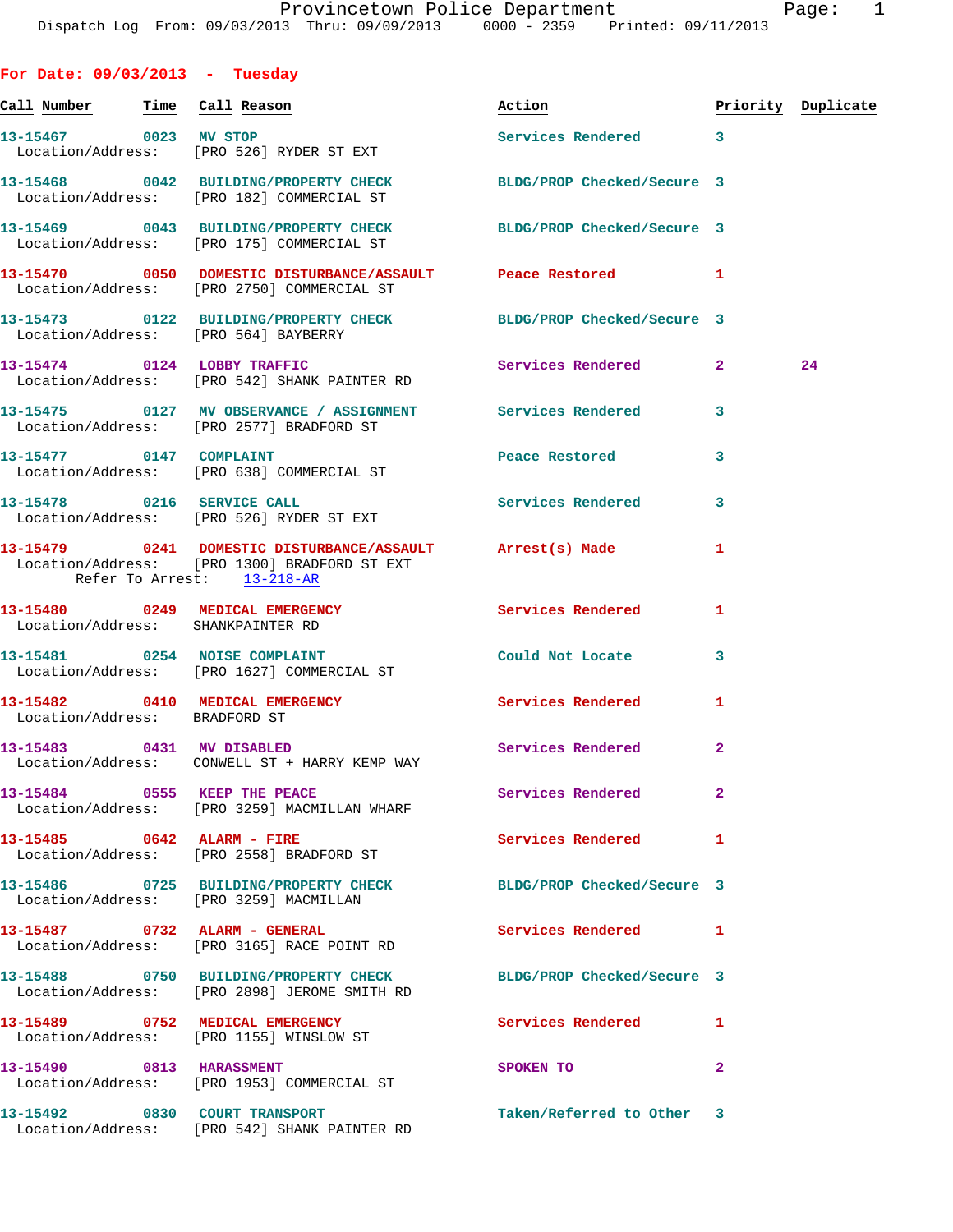|                                                                      | 13-15491 0832 MV OBSERVANCE / ASSIGNMENT Services Rendered 3<br>Location/Address: STANDISH ST + BRADFORD ST            |                            |                         |
|----------------------------------------------------------------------|------------------------------------------------------------------------------------------------------------------------|----------------------------|-------------------------|
|                                                                      | 13-15493 0843 CITATION REGISTRATION/INSPECTI Citation/Warning Issued 3<br>Location/Address: [PRO 2512] JEROME SMITH RD |                            |                         |
| 13-15494 1010 STREET SWEEP                                           | Location/Address: [PRO 1627] COMMERCIAL ST                                                                             | Vehicle Towed              | $\mathbf{2}$            |
|                                                                      | 13-15495 1037 MV OBSERVANCE / ASSIGNMENT Services Rendered 3<br>Location/Address: HIGH POLE HL + BRADFORD ST           |                            |                         |
|                                                                      | 13-15496 1050 PNEUMONIA/TRANSPORT<br>Location/Address: [PRO 1830] BRADFORD ST                                          | Transported to Hospital 1  |                         |
|                                                                      | 13-15497 1116 ALARM - GENERAL<br>Location/Address: [PRO 2391] BRADFORD ST                                              | No Action Required 1       |                         |
| 13-15498 1148 BY-LAW VIOLATION                                       | Location/Address: [PRO 3456] RYDER ST EXT                                                                              | SPOKEN TO                  | $\mathbf{2}$            |
| 13-15499 1149 LANDLORD/TENANT<br>Location/Address: [PRO 1815] OAK DR |                                                                                                                        | SPOKEN TO                  | $\overline{2}$          |
|                                                                      | 13-15500 1209 FALL/HEAD LACERATION<br>Location/Address: [PRO 385] COMMERCIAL ST                                        | <b>PATIENT REFUSAL</b>     | $\mathbf{1}$            |
|                                                                      | 13-15501 1213 VERBAL/FAIL TO YIELD<br>Location: [PRO 3431] LOPES SQUARE                                                | <b>VERBAL WARNING</b>      | 3                       |
| Refer To Arrest: 13-219-AR                                           | 13-15502 1251 WARRANT ARREST<br>Location/Address: [PRO 105] COMMERCIAL ST                                              | Arrest(s) Made             | 3                       |
| Location/Address: [PRO 2521] ROUTE 6                                 | 13-15503 1319 MV OBSERVANCE / ASSIGNMENT Services Rendered                                                             |                            | $\mathbf{3}$            |
|                                                                      | 13-15504 1331 ASSIST CITIZEN<br>Location/Address: [PRO 112] COMMERCIAL ST                                              | Services Rendered          | $\overline{\mathbf{3}}$ |
| 13-15505 1414 ID THEFT                                               | Location/Address: [PRO 1828] OPPEN LN                                                                                  | SPOKEN TO                  | $\overline{2}$          |
| Location/Address: [PRO 1815] OAK DR                                  | 13-15506 1451 SEVERE ABDOMINAL PAIN                                                                                    | Transported to Hospital 1  |                         |
| 13-15507 1517 MV COMPLAINT                                           | Location/Address: WINSLOW ST + BRADFORD ST                                                                             | Peace Restored             | $\mathbf{2}$            |
|                                                                      | 13-15508 1540 DR ORDERED TRANSPORT<br>Location/Address: [PRO 2147] COMMERCIAL ST                                       | Transported to Hospital 1  |                         |
| 13-15509 1548 AIRCRAFT                                               | Location/Address: [PRO 516] RACE POINT RD                                                                              | Services Rendered 2        |                         |
| Location/Address: [PRO 571] ALDEN ST                                 | 13-15510 1618 BUILDING/PROPERTY CHECK                                                                                  | BLDG/PROP Checked/Secure 3 |                         |
|                                                                      | 13-15511 1654 BUILDING/PROPERTY CHECK BLDG/PROP Checked/Secure 3<br>Location/Address: [PRO 564] BAYBERRY AVE           |                            |                         |
|                                                                      | 13-15512 1728 ALARM - GENERAL<br>Location/Address: [PRO 1778] SHANK PAINTER RD                                         | False Alarm                | 1                       |
| 13-15513 1818 ALARM - GENERAL                                        | Location/Address: [PRO 1780] JOHNSON ST                                                                                | Services Rendered 1        |                         |
|                                                                      | 13-15514 1910 PARKING COMPLAINT / GENERAL SPOKEN TO                                                                    |                            | 3                       |

Location/Address: [PRO 1952] COMMERCIAL ST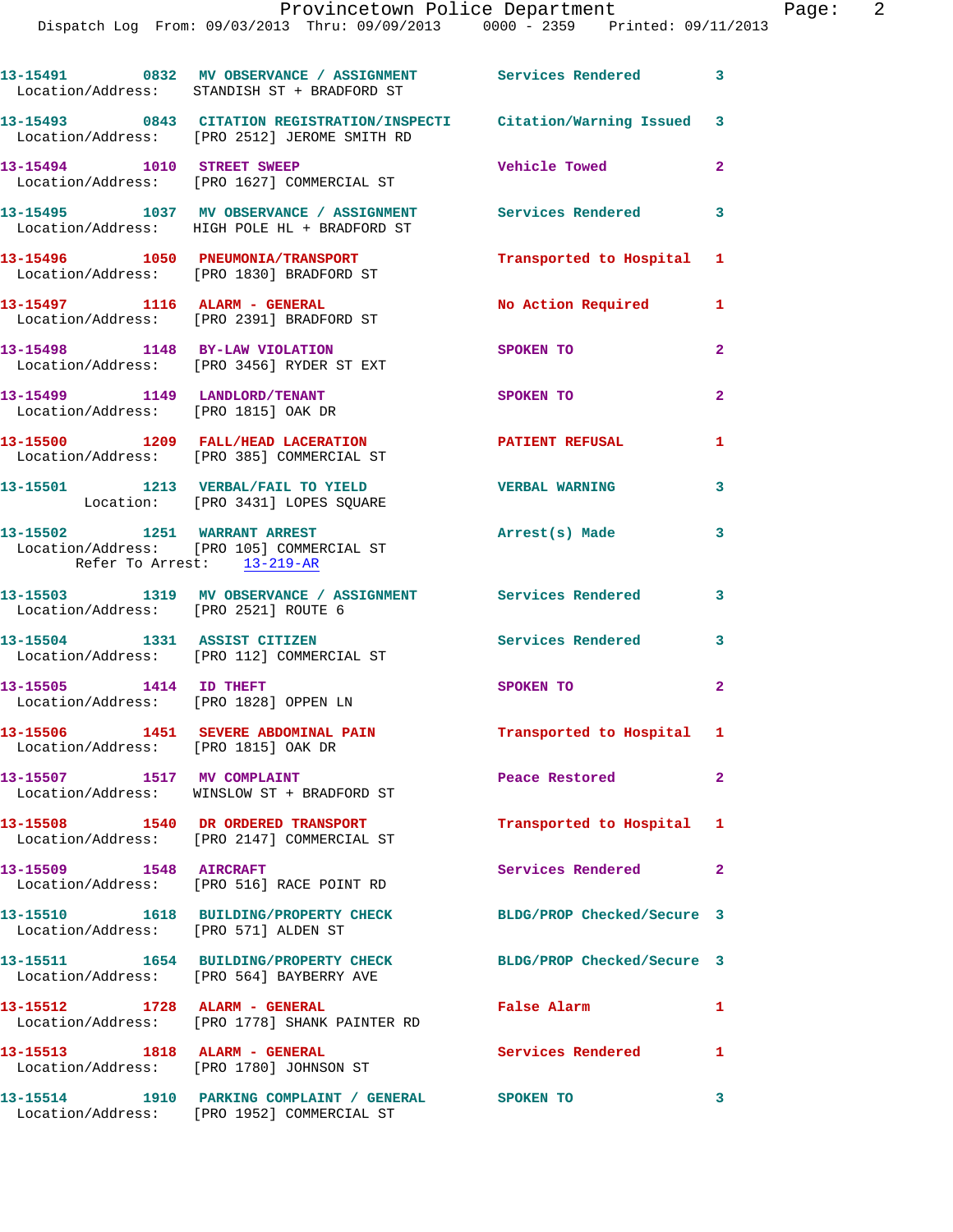|                                                               | Provincetown Police Department<br>Dispatch Log From: 09/03/2013 Thru: 09/09/2013 0000 - 2359 Printed: 09/11/2013 |                             |              | Page: 3 |  |
|---------------------------------------------------------------|------------------------------------------------------------------------------------------------------------------|-----------------------------|--------------|---------|--|
|                                                               | 13-15515 1930 MV DISABLED<br>Location/Address: [PRO 2512] JEROME SMITH RD                                        | Services Rendered 2         |              |         |  |
|                                                               | 13-15516 1950 911 GENERAL Services Rendered 1<br>Location/Address: [PRO 1302] BREWSTER ST                        |                             |              |         |  |
| 13-15517 1959 MEDICAL ALARM<br>Location/Address: SHIPS WAY RD |                                                                                                                  | No Action Required 1        |              |         |  |
|                                                               | 13-15520 2200 BUILDING/PROPERTY CHECK BLDG/PROP Checked/Secure 3<br>Location/Address: [PRO 530] SHANK PAINTER RD |                             |              |         |  |
|                                                               | 13-15518 2204 BUILDING/PROPERTY CHECK BLDG/PROP Checked/Secure 3<br>Location/Address: [PRO 3163] WINTHROP ST     |                             |              |         |  |
|                                                               | 13-15519 2206 HAZARDS<br>Location/Address: COURT ST + WINTHROP ST                                                | Services Rendered 2         |              |         |  |
| For Date: $09/04/2013$ - Wednesday                            |                                                                                                                  |                             |              |         |  |
|                                                               | 13-15521 0043 BUILDING/PROPERTY CHECK BLDG/PROP Checked/Secure 3<br>Location/Address: [PRO 444] HIGH POLE HILL   |                             |              |         |  |
| Location/Address: ROUTE 6                                     | 13-15522 0110 MEDICAL EMERGENCY                                                                                  | Transported to Hospital 1   |              |         |  |
|                                                               | 13-15523 0113 BUILDING/PROPERTY CHECK BLDG/PROP Checked/Secure 3<br>Location/Address: [PRO 564] BAYBERRY AVE     |                             |              |         |  |
|                                                               | 13-15524 0121 BUILDING/PROPERTY CHECK BLDG/PROP Checked/Secure 3<br>Location/Address: [PRO 2543] MACMILLAN WHARF |                             |              |         |  |
| Location/Address: [PRO 564] BAYBERRY                          | 13-15525 0128 BUILDING/PROPERTY CHECK BLDG/PROP Checked/Secure 3                                                 |                             |              |         |  |
|                                                               | 13-15526 0140 MV OBSERVANCE / ASSIGNMENT Services Rendered 3<br>Location/Address: [PRO 2577] BRADFORD ST         |                             |              |         |  |
|                                                               | 13-15528 0324 NOISE COMPLAINT<br>Location/Address: [PRO 1511] BRADFORD ST                                        | Services Rendered 3         |              |         |  |
|                                                               | 13-15529 0334 BUILDING/PROPERTY CHECK<br>Location/Address: [PRO 391] COMMERCIAL ST                               | Services Rendered 3         |              |         |  |
|                                                               | 13-15530 0334 BUILDING/PROPERTY CHECK BLDG/PROP Checked/Secure 3<br>Location/Address: [PRO 440] HARRY KEMP WAY   |                             |              |         |  |
|                                                               | 13-15531 0342 ALARM - GENERAL<br>Location/Address: [PRO 514] RACE POINT RD                                       | False Alarm 1               |              |         |  |
|                                                               | 13-15532 0419 BUILDING/PROPERTY CHECK BLDG/PROP Checked/Secure 3<br>Location/Address: [PRO 530] SHANKPAINTER RD  |                             |              |         |  |
|                                                               | 13-15533 0422 BUILDING/PROPERTY CHECK BLDG/PROP Checked/Secure 3<br>Location/Address: [PRO 2206] COMMERCIAL ST   |                             |              |         |  |
|                                                               | 13-15534 0541 NOISE COMPLAINT<br>Location/Address: [PRO 105] COMMERCIAL ST                                       | SPOKEN TO NAME OF SPOKEN TO | $\mathbf{3}$ |         |  |
| 13-15535 0624 LOBBY TRAFFIC                                   | Location/Address: [PRO 542] SHANK PAINTER RD                                                                     | Services Rendered 2         |              | 38      |  |
|                                                               | 13-15536 0750 AIRCRAFT-FLIGHT COVERAGE Services Rendered<br>Location/Address: [PRO 516] RACE POINT RD            |                             | $\mathbf{2}$ |         |  |
| 13-15537 0810 MV COMPLAINT                                    | Location/Address: [PRO 537] SHANK PAINTER RD                                                                     | No Action Required 2        |              |         |  |
|                                                               | 13-15538 0816 COMPLAINT<br>Location/Address: [PRO 1516] BRADFORD ST                                              | Arrest(s) Made              | 3            |         |  |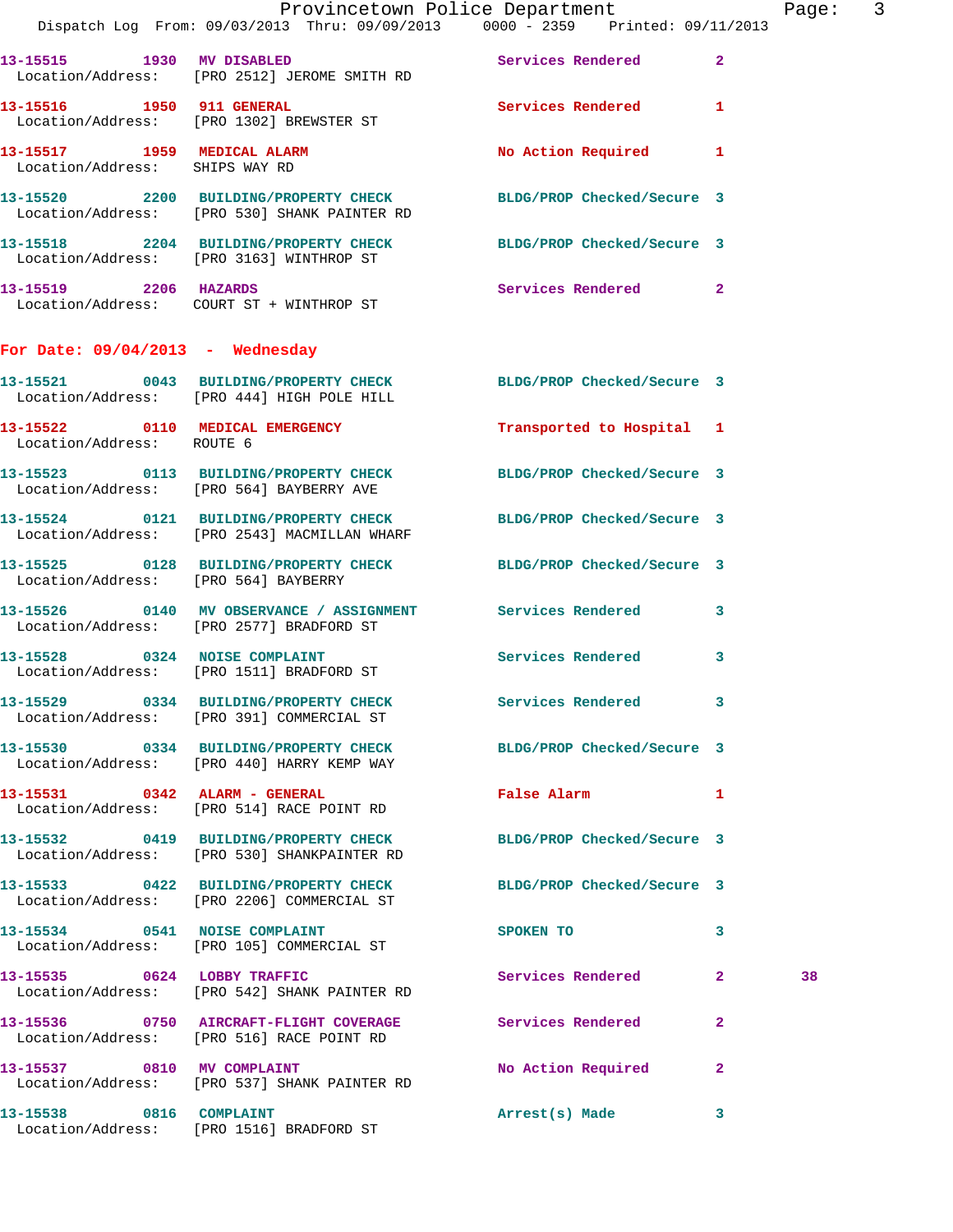| Refer To $P/C$ : | $13 - 220 - AR$ |
|------------------|-----------------|
|                  |                 |

| VETET IO RIC.                                                 | $13 - 220 - AR$                                                                                         |                            |                         |
|---------------------------------------------------------------|---------------------------------------------------------------------------------------------------------|----------------------------|-------------------------|
|                                                               | 13-15539 0909 HAZARDS-STRANGE ODOR No Action Required<br>Location/Address: [PRO 3296] SHANK PAINTER RD  |                            | $\mathbf{2}$            |
|                                                               | 13-15541 0929 MV TOWED-STREET SWEEP<br>Location/Address: [PRO 3265] COMMERCIAL ST                       | <b>Vehicle Towed</b>       | $\overline{a}$          |
|                                                               | 13-15540 0938 MV HIT & RUN-OVERNIGHT<br>Location/Address: [PRO 357] COMMERCIAL ST                       | Services Rendered          | $\mathbf{2}$            |
|                                                               | 13-15543 1005 BACK LIC PLATE MISSING<br>Location/Address: [PRO 542] SHANK PAINTER RD                    | <b>Services Rendered</b>   | $\mathbf{2}$            |
|                                                               | 13-15544 1139 LOST SILVER BAND RING<br>Location/Address: [PRO 367] COMMERCIAL ST                        | <b>Services Rendered</b>   | 3                       |
|                                                               | 13-15545 1159 LOST/FOUND WALLET<br>Location/Address: [PRO 542] SHANK PAINTER RD                         | <b>Services Rendered</b>   | 3                       |
| Location/Address: [PRO 3222] ALDEN ST                         | 13-15546 1207 D.O.T.-MEDICAL EMERGENCY Transported to Hospital                                          |                            | 1                       |
|                                                               | 13-15547 1241 MV OBSERVANCE / ASSIGNMENT<br>Location/Address: HIGH POLE HL + BRADFORD ST                | No Action Required         | $\overline{\mathbf{3}}$ |
| 13-15548 1247 MV ACCIDENT<br>Location/Address: HARRY KEMP WAY |                                                                                                         | Unfounded                  | 1                       |
|                                                               | 13-15550 1302 DOMESTIC DISTURBANCE/ASSAULT SPOKEN TO<br>Location/Address: [PRO 542] SHANK PAINTER RD    |                            | 1                       |
|                                                               | 13-15553 1309 LOST WALLET<br>Location/Address: [PRO 542] SHANK PAINTER RD                               | <b>Services Rendered</b>   | 3                       |
| 13-15552 1318 ALARM - GENERAL                                 | Location/Address: [PRO 3828] COMMERCIAL ST                                                              | False Alarm <b>Execute</b> | 1                       |
|                                                               | 13-15554 1345 PRISONER TRANSPORT<br>Location/Address: [PRO 542] SHANK PAINTER RD                        | <b>Services Rendered</b>   | 3                       |
| 13-15555 1346 MV ACCIDENT                                     | Location/Address: [PRO 539] SHANK PAINTER RD                                                            | <b>Services Rendered</b>   | 1                       |
|                                                               | 13-15556 1431 LOST WALLET/LOCATED<br>Location/Address: [PRO 542] SHANK PAINTER RD                       | <b>Services Rendered</b>   | 3                       |
|                                                               | 13-15557 1501 MV OBSERVANCE / GRANT<br>Location/Address: HOWLAND ST + BRADFORD ST                       | <b>Services Rendered</b>   | 3                       |
|                                                               | 13-15562 1508 MV ACCIDENT<br>Location/Address: [PRO 2989] COMMERCIAL ST                                 | Services Rendered          | 1                       |
| 13-15565 1510 HARASSMENT                                      | Location/Address: [PRO 542] SHANK PAINTER RD                                                            | SPOKEN TO                  | $\mathbf{2}$            |
|                                                               | 13-15578 1527 LOST WHITE IPHONE GREY CS Services Rendered<br>Location/Address: [PRO 3430] COMMERCIAL ST |                            | 3                       |
| 13-15560 1530 MV COMPLAINT                                    | Location/Address: [PRO 542] SHANK PAINTER RD                                                            | SPOKEN TO                  | $\mathbf{2}$            |
|                                                               | 13-15558 1535 PARK, WALK & TALK<br>Location: [PRO 3431] LOPES SQUARE                                    | <b>Services Rendered</b>   | $\mathbf{2}$            |
| 13-15559 1540 MV ACCIDENT<br>Location/Address: RACE POINT RD  |                                                                                                         | SPOKEN TO                  | 1                       |
| 13-15561 1551 MV STOP                                         | Location/Address: ALLERTON ST + BRADFORD ST                                                             | Citation/Warning Issued 3  |                         |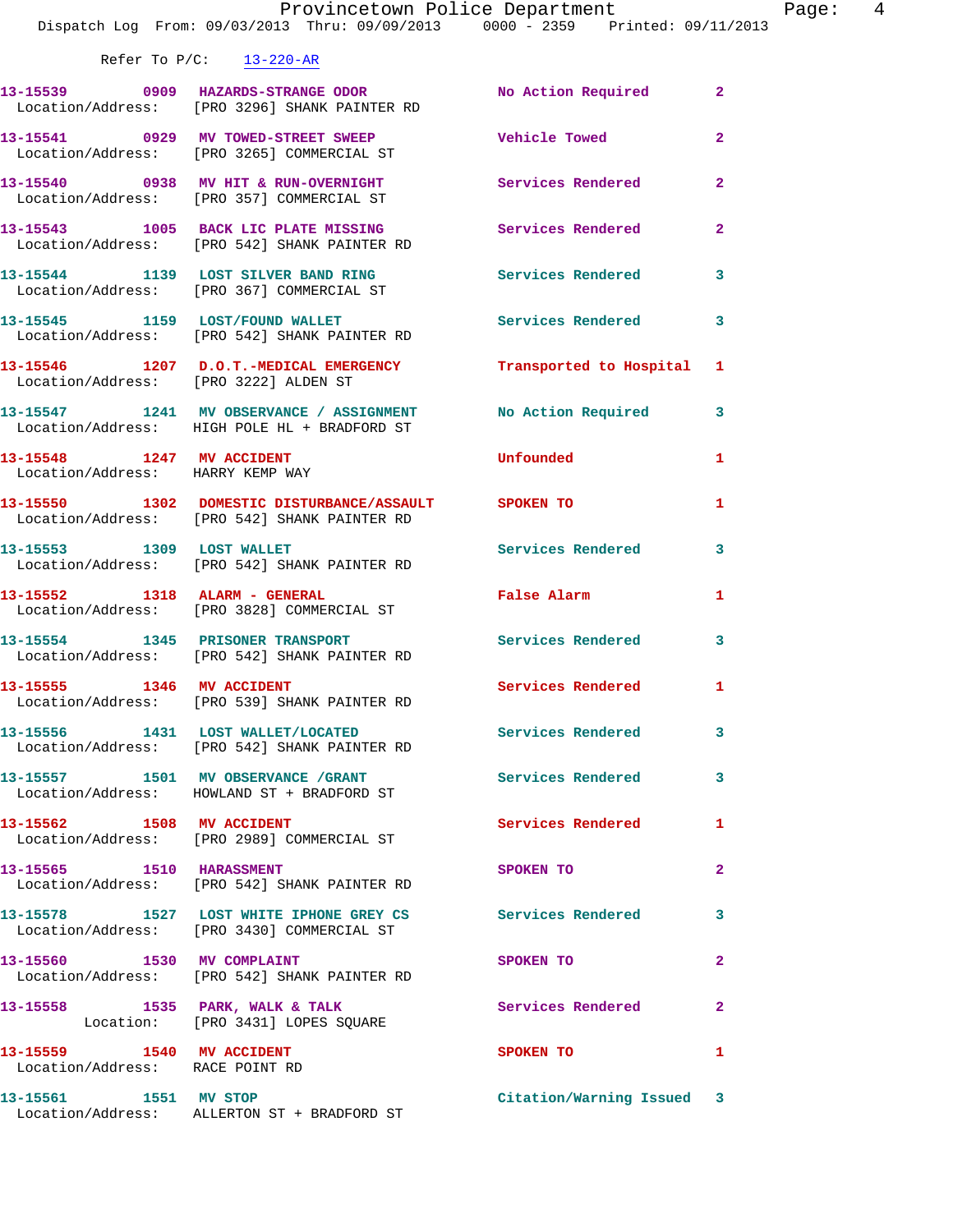|                                                                     | Provincetown Police Department<br>Dispatch Log From: 09/03/2013 Thru: 09/09/2013 0000 - 2359 Printed: 09/11/2013 |                            |                |
|---------------------------------------------------------------------|------------------------------------------------------------------------------------------------------------------|----------------------------|----------------|
|                                                                     | 13-15563 1613 MV STOP/GRANT 160 VERBAL WARNING<br>Location/Address: [PRO 530] SHANK PAINTER RD                   |                            | 3              |
|                                                                     | 13-15564 1618 MV OBSERVANCE / ASSIGNMENT Services Rendered<br>Location/Address: [PRO 2577] BRADFORD ST           |                            | 3              |
| 13-15567 1630 MV STOP                                               | Location/Address: [PRO 94] BRADFORD ST                                                                           | Citation/Warning Issued    | 3              |
|                                                                     | 13-15568 1631 911 GENERAL/ABANDONED Services Rendered<br>Location/Address: [PRO 3128] CONWELL ST                 |                            | 1              |
| 13-15569 1641 MV STOP<br>Location/Address: BRADFORD ST              |                                                                                                                  | <b>VERBAL WARNING</b>      | 3              |
|                                                                     | 13-15571 1646 HAWK ON GROUND<br>Location/Address: [PRO 63] BRADFORD ST EXT                                       | <b>Services Rendered</b>   | $\mathbf{2}$   |
| 13-15579 1647 RABID SQUIRREL<br>Location/Address: BRADFORD ST       |                                                                                                                  | Services Rendered          | $\overline{2}$ |
| 13-15570 1648 ALARM - GENERAL<br>Location/Address: COMMERCIAL ST    |                                                                                                                  | <b>Services Rendered</b>   | 1              |
| 13-15572 1707 RACCOON IN GARDEN<br>Location/Address: COURT ST       |                                                                                                                  | <b>Services Rendered</b>   | $\mathbf{2}$   |
|                                                                     | 13-15580 1712 LOST BLACK IPHONE<br>Location/Address: [PRO 542] SHANK PAINTER RD                                  | <b>Services Rendered</b>   | 3              |
|                                                                     | 13-15573 1726 ASSIST AGENCY / MUTUAL AID Services Rendered<br>Location/Address: [PRO 125] COMMERCIAL ST          |                            | 3              |
|                                                                     | 13-15575 1737 MV COMPLAINT<br>Location/Address: [PRO 542] SHANK PAINTER RD                                       | Services Rendered          | $\mathbf{2}$   |
|                                                                     | 13-15576 1754 MV OBSERVANCE / ASSIGNMENT Services Rendered<br>Location/Address: [PRO 2577] BRADFORD ST           |                            | 3              |
| Location/Address: PRINCE ST + BRADFORD                              | 13-15577 1814 MV STOP/GRANT                                                                                      | <b>VERBAL WARNING</b>      | 3              |
| 13-15581 1943 ALARM - FIRE<br>Location/Address: [PRO 2215] OPPEN LN |                                                                                                                  | <b>False Alarm</b>         | 1              |
|                                                                     | 13-15582 1955 PARK, WALK & TALK<br>Location: [PRO 3431] LOPES SQUARE                                             | <b>Services Rendered</b>   | $\mathbf{2}$   |
| 13-15583 2100 MV COMPLAINT<br>Location/Address: [PRO 2521] ROUTE 6  |                                                                                                                  | Could Not Locate           | $\overline{2}$ |
| 13-15584 2111 MV STOP                                               | Location/Address: [PRO 2500] COMMERCIAL ST                                                                       | <b>Services Rendered</b>   | 3              |
| 13-15587 2134 GENERAL INFO                                          |                                                                                                                  | <b>Services Rendered</b>   | 3              |
| Location/Address: [PRO 2543] MACMILLAN                              | 13-15588 2312 BUILDING/PROPERTY CHECK                                                                            | BLDG/PROP Checked/Secure 3 |                |
|                                                                     | 13-15589 2320 NOISE COMPLAINT<br>Location/Address: [PRO 547] COMMERCIAL ST                                       | SPOKEN TO                  | 3              |
|                                                                     | 13-15590 2332 BUILDING/PROPERTY CHECK<br>Location/Address: [PRO 2206] COMMERCIAL ST                              | BLDG/PROP Checked/Secure 3 |                |
|                                                                     | 13-15591 2339 BUILDING/PROPERTY CHECK<br>Location/Address: [PRO 2500] COMMERCIAL ST                              | BLDG/PROP Checked/Secure 3 |                |

**For Date: 09/05/2013 - Thursday**

Page: 5<br>13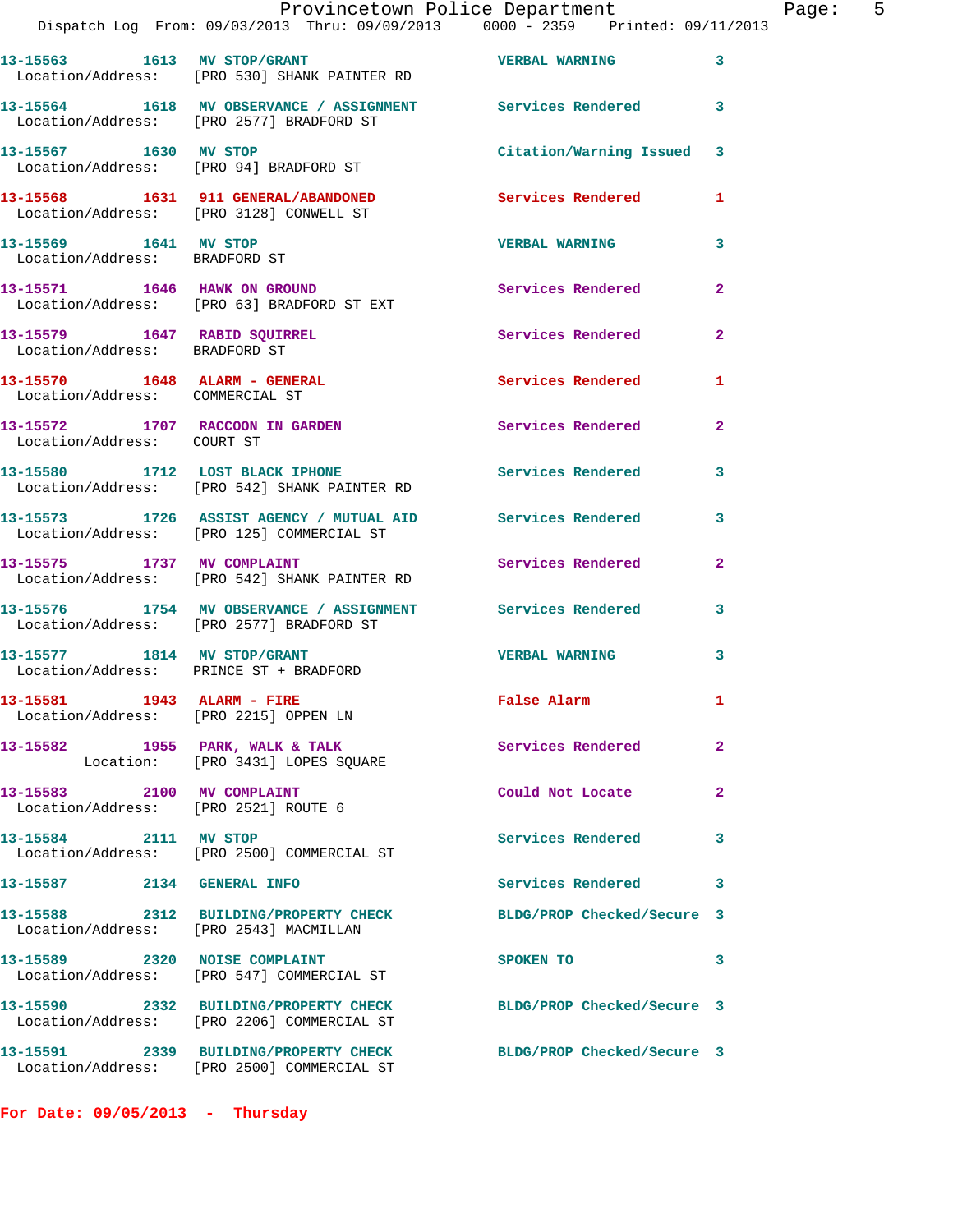|                                      |                                                                                                                  | Provincetown Police Department |                | Page: 6 |  |
|--------------------------------------|------------------------------------------------------------------------------------------------------------------|--------------------------------|----------------|---------|--|
|                                      | Dispatch Log From: 09/03/2013 Thru: 09/09/2013 0000 - 2359 Printed: 09/11/2013                                   |                                |                |         |  |
|                                      | 13-15592 0006 ALARM - GENERAL No Action Required 1<br>Location/Address: [PRO 3443] COMMERCIAL ST                 |                                |                |         |  |
|                                      | 13-15593 0017 BOAT/HARBORMASTER<br>Location/Address: [PRO 2543] MACMILLAN WHARF                                  | Services Rendered 2            |                |         |  |
|                                      | 13-15595 0032 PARK, WALK & TALK (Services Rendered Location/Address: [PRO 2246] COMMERCIAL ST                    |                                | $\mathbf{2}$   |         |  |
|                                      | 13-15596 0038 NOISE COMPLAINT<br>Location/Address: [PRO 2140] COMMERCIAL ST                                      | <b>SPOKEN TO</b>               | $\mathbf{3}$   |         |  |
|                                      | 13-15597 0041 ANIMAL CALL<br>Location/Address: [PRO 1315] COMMERCIAL ST                                          | Services Rendered 2            |                |         |  |
|                                      | 13-15598 0109 BUILDING/PROPERTY CHECK BLDG/PROP Checked/Secure 3<br>Location/Address: [PRO 75] CAPTAIN BERTIE RD |                                |                |         |  |
|                                      | 13-15599 0123 BUILDING/PROPERTY CHECK BLDG/PROP Checked/Secure 3<br>Location/Address: [PRO 2206] COMMERCIAL ST   |                                |                |         |  |
|                                      | 13-15601 0227 NOISE COMPLAINT<br>Location/Address: [PRO 1412] PEARL ST                                           | No Action Required 3           |                |         |  |
|                                      | 13-15602 0235 BUILDING/PROPERTY CHECK BLDG/PROP Checked/Secure 3<br>Location/Address: [PRO 440] HARRY KEMP WAY   |                                |                |         |  |
|                                      | 13-15603 0328 NOISE COMPLAINT Services Rendered 3<br>Location/Address: [PRO 2140] COMMERCIAL ST                  |                                |                |         |  |
|                                      | 13-15604 0411 BUILDING/PROPERTY CHECK BLDG/PROP Checked/Secure 3<br>Location/Address: [PRO 545] SHANK PAINTER RD |                                |                |         |  |
|                                      | 13-15605 0433 DISORDERLY<br>Location/Address: [PRO 105] COMMERCIAL ST                                            | <b>GONE ON ARRIVAL</b>         | $\mathbf{2}$   |         |  |
| Location/Address: [PRO 526] RYDER ST | 13-15606 0444 BUILDING/PROPERTY CHECK Services Rendered 3                                                        |                                |                |         |  |
| Location/Address: [PRO 3287] ROUTE 6 | 13-15607 0547 BUILDING/PROPERTY CHECK BLDG/PROP Checked/Secure 3                                                 |                                |                |         |  |
|                                      | 13-15608 0556 BUILDING/PROPERTY CHECK<br>Location/Address: [PRO 182] COMMERCIAL ST                               | BLDG/PROP Checked/Secure 3     |                |         |  |
| 13-15609 0603 LOBBY TRAFFIC          | Location/Address: [PRO 542] SHANK PAINTER RD                                                                     | Services Rendered              | $\mathbf{2}^-$ | 35      |  |
|                                      | 13-15610 0722 BUILDING/PROPERTY CHECK<br>Location/Address: [PRO 391] COMMERCIAL ST                               | <b>Services Rendered</b>       | 3              |         |  |
| Location/Address: [PRO 526] RYDER ST | 13-15612 0813 BUILDING/PROPERTY CHECK                                                                            | BLDG/PROP Checked/Secure 3     |                |         |  |
|                                      | 13-15614 0814 TRAFFIC CONTROL<br>Location/Address: BRADFORD ST + HARRY KEMP WAY                                  | No Action Required             | 3              |         |  |
| 13-15613 0818 PROPERTY DAMAGE        | Location/Address: [PRO 350] COMMERCIAL ST                                                                        | Services Rendered              | 3              |         |  |

**13-15615 0834 ASSIST CITIZEN Services Rendered 3**  Location/Address: [PRO 542] SHANK PAINTER RD

Location/Address: [PRO 1006] NELSON AVE

Location/Address: [PRO 571] ALDEN ST

Location/Address: [PRO 1370] COURT ST

**13-15619 0851 ANIMAL CALL Services Rendered 2** 

**13-15616 0835 KEEP THE PEACE REQUESTED Services Rendered 2** 

**13-15618 0843 BUILDING/PROPERTY CHECK BLDG/PROP Checked/Secure 3**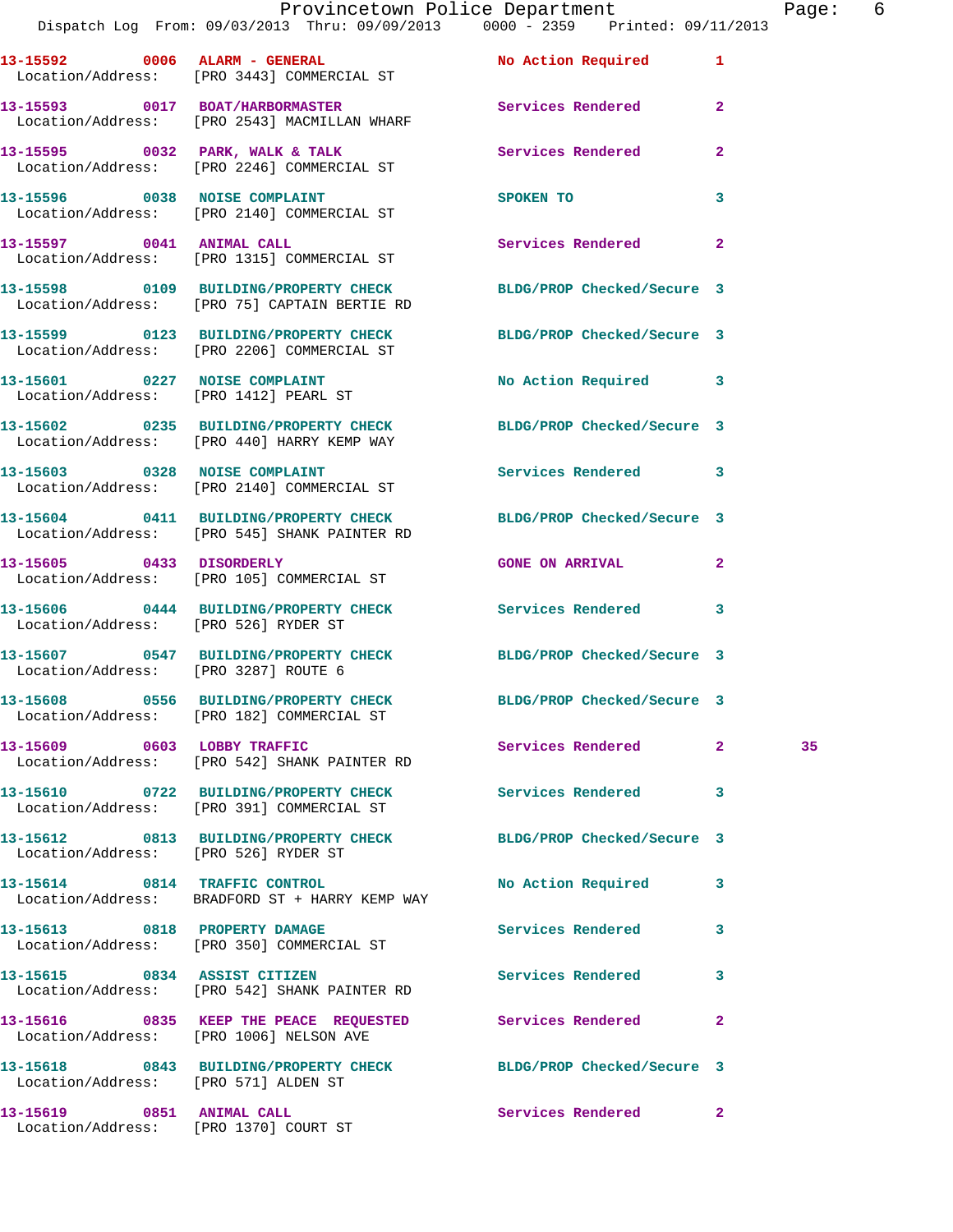Dispatch Log From: 09/03/2013 Thru: 09/09/2013 0000 - 2359 Printed: 09/11/2013

13-15617 0859 ASSIST CITIZEN SPOKEN TO 3 Location/Address: [PRO 542] SHANK PAINTER RD **13-15620 0923 ASSIST AGENCY / DPW Taken/Referred to Other 3**  Location/Address: [PRO 2577] BRADFORD ST **13-15621 0926 LOST WALLET Services Rendered 3**  Location/Address: [PRO 542KE] SHANK PAINTER RD **13-15622 0935 MV COMPLAINT Could Not Locate 2**  Location/Address: CONWELL ST **13-15624 0936 ASSIST AGENCY / BOLO FOR NPS Services Rendered 3**  Location: RANGER STATION 13-15623 0937 MV ACCIDENT Services Rendered 1 Location/Address: [PRO 118] COMMERCIAL ST **13-15627 0946 MV ACCIDENT Services Rendered 1**  Location/Address: [PRO 1397] MONTELLO ST **13-15625 1004 MV OBSERVANCE / ASSIGNMENT No Action Required 3**  Location/Address: [PRO 106] COMMERCIAL ST **13-15628 1004 TRAFFIC CONTROL Services Rendered 3**  Location/Address: RYDER ST EXT + COMMERCIAL ST **13-15629 1008 BUILDING/PROPERTY CHECK BLDG/PROP Checked/Secure 3**  Location/Address: [PRO 3317] CEMETERY RD **13-15630 1008 BUILDING/PROPERTY CHECK BLDG/PROP Checked/Secure 3**  Location/Address: [PRO 3318] CEMETERY RD **13-15631 1014 ASSIST CITIZEN Services Rendered 3**  Location/Address: [PRO 3632] COMMERCIAL ST **13-15626 1020 BUILDING/PROPERTY CHECK BLDG/PROP Checked/Secure 3**  Location/Address: [PRO 2898] JEROME SMITH RD **13-15632 1034 TRAFFIC CONTROL Services Rendered 3**  Location/Address: [PRO 3432] COMMERCIAL ST 13-15633 1100 LOST WALLET **1100 Services Rendered** 3 Location/Address: [PRO 542] SHANK PAINTER RD **13-15634 1109 MEDICAL EMERGENCY PATIENT REFUSAL 1**  Location/Address: [PRO 2215] OPPEN LN **13-15638 1129 FOLLOW UP Services Rendered 2**  Location/Address: [PRO 2702] COMMERCIAL ST **13-15635 1130 MEDICAL EMERGENCY Transported to Hospital 1**  Location/Address: [PRO 433] RYDER ST EXT **13-15636 1133 B & E BURGLARY-PAST Investigated 2**  Location/Address: [PRO 1644] BRADFORD ST EXT 13-15637 1141 B & E BURGLARY-PAST No Action Required 2 Location: CJ FISHING CHARTER FISHING **13-15639 1154 MV LOCKOUT Services Rendered 2**  Location/Address: [PRO 544] SHANK PAINTER RD **13-15641 1215 MEDICAL EMERGENCY Transported to Hospital 1**  Location/Address: [PRO 2474] BRADFORD ST **13-15643 1245 ASSIST AGENCY Services Rendered 3**  Location/Address: [PRO 597] COMMERCIAL ST **13-15642 1248 MV ACCIDENT Services Rendered 1**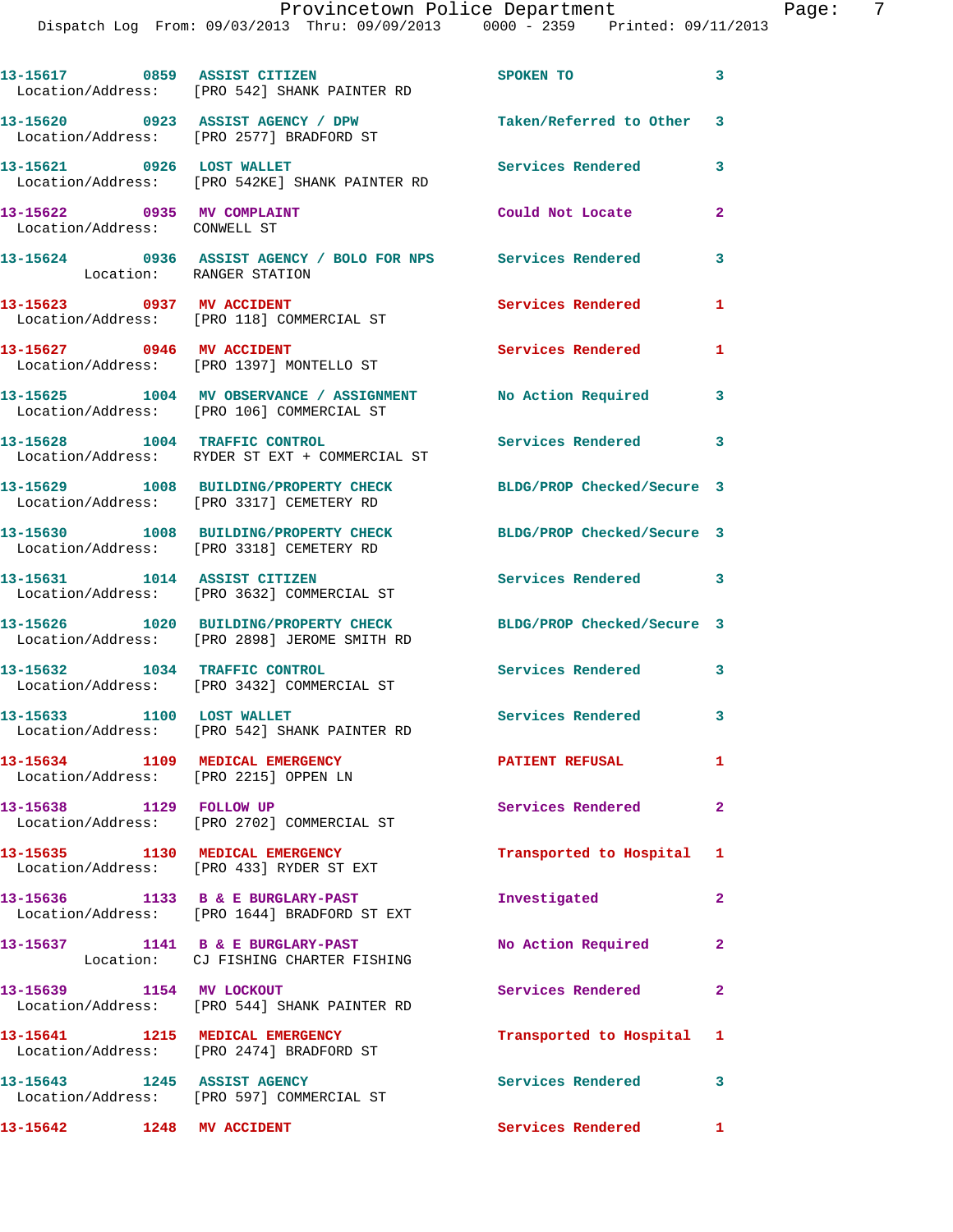|                                        | Dispatch Log From: 09/03/2013 Thru: 09/09/2013 0000 - 2359 Printed: 09/11/2013                                 | Provincetown Police Department | Page: 8                 |
|----------------------------------------|----------------------------------------------------------------------------------------------------------------|--------------------------------|-------------------------|
|                                        | Location/Address: [PRO 75] CAPTAIN BERTIE RD                                                                   |                                |                         |
|                                        | 13-15644 1306 ALARM - GENERAL<br>Location/Address: [PRO 3670] SHANK PAINTER RD                                 | No Action Required 1           |                         |
|                                        | 13-15645 1319 LOOSE DOG<br>Location/Address: [PRO 1782] BRADFORD ST                                            | Services Rendered              | $\overline{2}$          |
|                                        | 13-15647 1326 STOLEN PROPERTY 139 Services Rendered 3<br>Location/Address: [PRO 2622] COMMERCIAL ST            |                                |                         |
|                                        | 13-15646 1331 COMPLAINT<br>Location/Address: [PRO 105] COMMERCIAL ST                                           | Services Rendered              | 3                       |
| Location/Address: SNAIL RD + ROUTE 6   | 13-15649 1335 MISSING PERSON                                                                                   | Taken/Referred to Other 1      |                         |
|                                        | 13-15648 1348 MV OBSERVANCE / ASSIGNMENT Services Rendered<br>Location/Address: [PRO 595] BRADFORD ST          |                                | $\overline{\mathbf{3}}$ |
| 13-15650 1410 MV STOP                  | Location/Address: [PRO 357] COMMERCIAL ST                                                                      | <b>VERBAL WARNING</b>          | $\mathbf{3}$            |
|                                        | Location/Address: [PRO 542] SHANK PAINTER RD                                                                   | SPOKEN TO                      | $\mathbf{3}$            |
| 13-15652 1423 MV STOP                  | Location/Address: BRADFORD ST + THISTLEMORE RD                                                                 | Citation/Warning Issued 3      |                         |
|                                        | 13-15653 1448 D.O.T.MEDICAL EMERGENCY<br>Location/Address: [PRO 440] HARRY KEMP WAY                            | Transported to Hospital 1      |                         |
|                                        | 13-15666 1500 FOUND WALLET<br>Location/Address: [PRO 537] SHANK PAINTER RD                                     | Services Rendered              | 3                       |
|                                        | 13-15656 1505 SERVICE CALL                                                                                     | Services Rendered 3            |                         |
|                                        | 13-15654 1536 DISTURBANCE<br>Location/Address: [PRO 2577] BRADFORD ST                                          | Peace Restored and the sea     | $\mathbf{1}$            |
|                                        | 13-15659 1545 MV COMPLAINT/ROD'S COMPLAINT Services Rendered 2<br>Location/Address: [PRO 542] SHANK PAINTER RD |                                |                         |
| 13-15655 1606 HAZARDS                  | Location/Address: [PRO 3259] MACMILLAN WHARF                                                                   | Services Rendered 2            |                         |
|                                        | 13-15657 1625 LOOSE DOG, YELLOW LAB<br>Location/Address: [PRO 1792] BRADFORD ST                                | Services Rendered              | $\mathbf{2}$            |
|                                        | 13-15658 1637 LOST WALLET<br>Location/Address: [PRO 542] SHANK PAINTER RD                                      | Services Rendered 3            |                         |
|                                        | 13-15661 1654 LOST HUB CAP<br>Location/Address: [PRO 2123] COMMERCIAL ST                                       | Services Rendered              | 3                       |
|                                        | 13-15660 1701 SUICIDAL STATEMENTS<br>Location/Address: [PRO 1712] FRANKLIN ST                                  | Transported to Hospital 1      |                         |
|                                        | 13-15662 1717 ALTERED MENTAL STATUS<br>Location/Address: WAREHAM ST + CEMETERY RD                              | Transported to Hospital 1      |                         |
|                                        | 13-15682 1730 COMPLAINT/ROD'S<br>Location/Address: [PRO 414] CONWELL ST                                        | Services Rendered 3            |                         |
| Location/Address: [PRO 2543] MACMILLAN | 13-15664 1805 BUILDING/PROPERTY CHECK BLDG/PROP Checked/Secure 3                                               |                                |                         |
| Location/Address: [PRO 2543] MACMILLAN | 13-15665 1808 BUILDING/PROPERTY CHECK BLDG/PROP Checked/Secure 3                                               |                                |                         |
|                                        | 13-15667 1824 MV OBSERVANCE / ASSIGNMENT Services Rendered 3                                                   |                                |                         |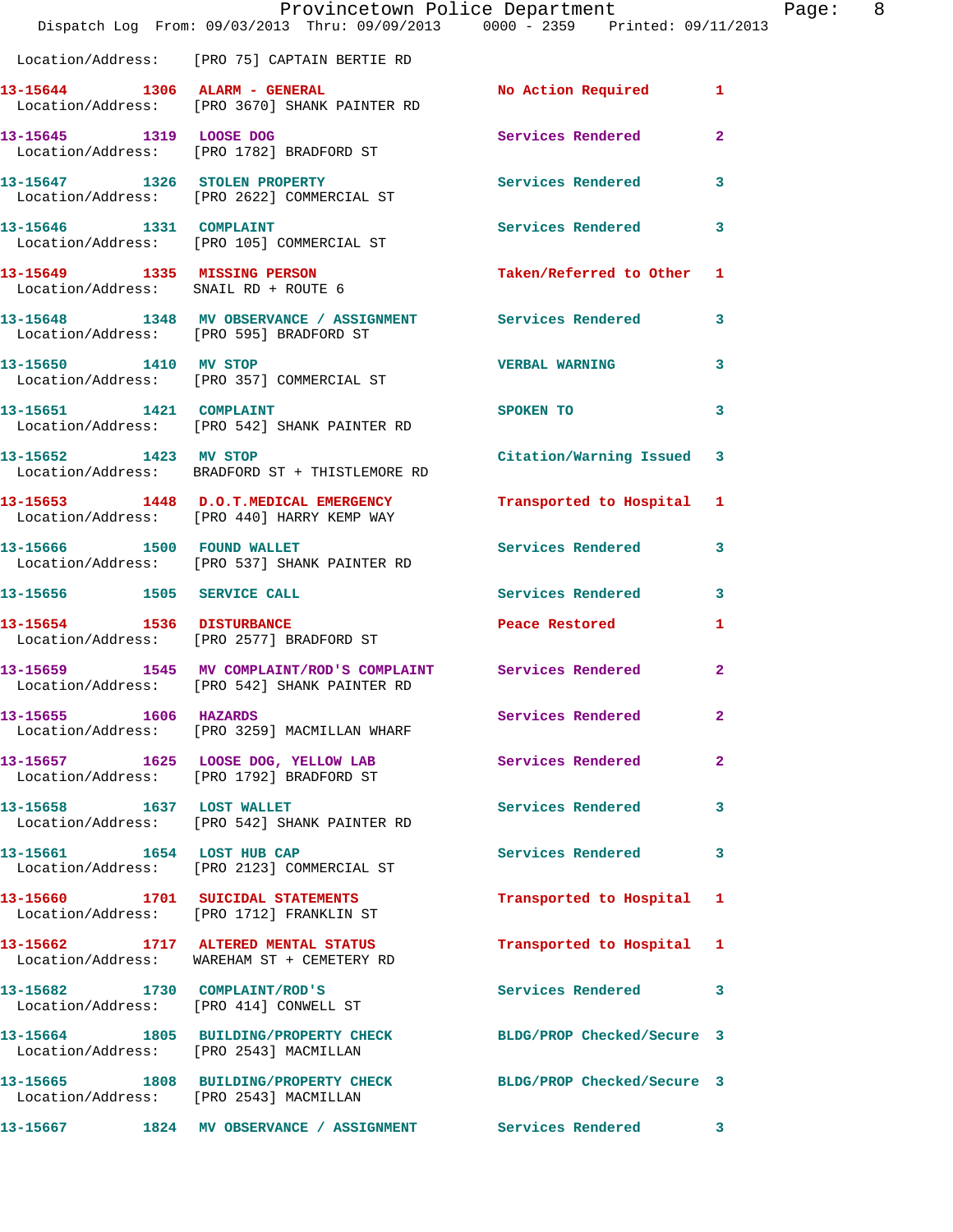|                                                               | Dispatch Log From: 09/03/2013 Thru: 09/09/2013 0000 - 2359 Printed: 09/11/2013                                   | Provincetown Police Department | Page: 9      |  |
|---------------------------------------------------------------|------------------------------------------------------------------------------------------------------------------|--------------------------------|--------------|--|
| Location/Address: [PRO 3440] ROUTE 6                          |                                                                                                                  |                                |              |  |
| 13-15668 1826 MV STOP                                         | Location/Address: [PRO 2518] ROUTE 6                                                                             | No Action Required 3           |              |  |
| 13-15669 1835 MV STOP<br>Location/Address: [PRO 2518] ROUTE 6 |                                                                                                                  | <b>VERBAL WARNING</b>          | 3            |  |
| 13-15670 1846 MV STOP<br>Location/Address: [PRO 2521] ROUTE 6 |                                                                                                                  | <b>VERBAL WARNING</b>          | $\mathbf{3}$ |  |
|                                                               | 13-15671 1900 COMPLAINT - STREET PERFORMERS SPOKEN TO<br>Location/Address: [PRO 3065] COMMERCIAL ST              |                                | 3            |  |
|                                                               | 13-15672 1911 MEDICAL/ FALL<br>Location/Address: [PRO 88] CENTRAL ST                                             | Services Rendered              | 1            |  |
|                                                               | 13-15683 2003 COMPLAINT - STREET PERFORMERS Services Rendered<br>Location/Address: [PRO 542] SHANK PAINTER RD    |                                | $\mathbf{3}$ |  |
| Location/Address: [PRO 3440] ROUTE 6                          | 13-15674 2007 MV OBSERVANCE / ASSIGNMENT Services Rendered                                                       |                                | $\mathbf{3}$ |  |
| 13-15675 2008 MV STOP                                         | Location/Address: [PRO 2521] ROUTE 6                                                                             | <b>VERBAL WARNING</b>          | $\mathbf{3}$ |  |
| Location/Address: [PRO 16] BRADFORD ST                        | 13-15676 2023 BUILDING/PROPERTY CHECK BLDG/PROP Checked/Secure 3                                                 |                                |              |  |
|                                                               | 13-15677 2027 BUILDING/PROPERTY CHECK BLDG/PROP Checked/Secure 3<br>Location/Address: [PRO 440] HARRY KEMP WAY   |                                |              |  |
| Location/Address: [PRO 3287] ROUTE 6                          | 13-15678 2036 BUILDING/PROPERTY CHECK BLDG/PROP Checked/Secure 3                                                 |                                |              |  |
|                                                               | 13-15679 2038 MV OBSERVANCE / ASSIGNMENT Services Rendered 3<br>Location/Address: [PRO 2577] BRADFORD ST         |                                |              |  |
|                                                               | 13-15680 2040 MV OBSERVANCE / ASSIGNMENT Services Rendered<br>Location/Address: [PRO 2577] BRADFORD ST           |                                | 3            |  |
| 13-15684 2105 MV STOP                                         | Location/Address: [PRO 43] BRADFORD ST                                                                           | Services Rendered 3            |              |  |
| 13-15685 2151 MV STOP                                         | Location/Address: [PRO 1507] BRADFORD ST                                                                         | VERBAL WARNING 3               |              |  |
|                                                               | 13-15686 2202 BUILDING/PROPERTY CHECK<br>Location/Address: [PRO 519] RACE POINT RD                               | BLDG/PROP Checked/Secure 3     |              |  |
|                                                               | 13-15687 2300 BUILDING/PROPERTY CHECK BLDG/PROP Checked/Secure 3<br>Location/Address: [PRO 1778] SHANKPAINTER RD |                                |              |  |
| Location/Address: [PRO 3287] ROUTE 6                          | 13-15688 2312 BUILDING/PROPERTY CHECK                                                                            | BLDG/PROP Checked/Secure 3     |              |  |
|                                                               | 13-15689 2313 BUILDING/PROPERTY CHECK BLDG/PROP Checked/Secure 3<br>Location/Address: [PRO 2206] COMMERCIAL ST   |                                |              |  |
|                                                               | 13-15690 2320 BUILDING/PROPERTY CHECK BLDG/PROP Checked/Secure 3<br>Location/Address: [PRO 530] SHANKPAINTER RD  |                                |              |  |
|                                                               | 13-15691 2330 PARK, WALK & TALK<br>Location: [PRO 3431] LOPES SQUARE                                             | Services Rendered              | $\mathbf{2}$ |  |
| 13-15692 2348 MV STOP                                         | Location/Address: HOWLAND ST + HARRY KEMP WAY                                                                    | VERBAL WARNING 3               |              |  |
|                                                               | 13-15693 2355 PARK, WALK & TALK                                                                                  | <b>Services Rendered</b>       | $\mathbf{2}$ |  |

Location/Address: [PRO 204] COMMERCIAL ST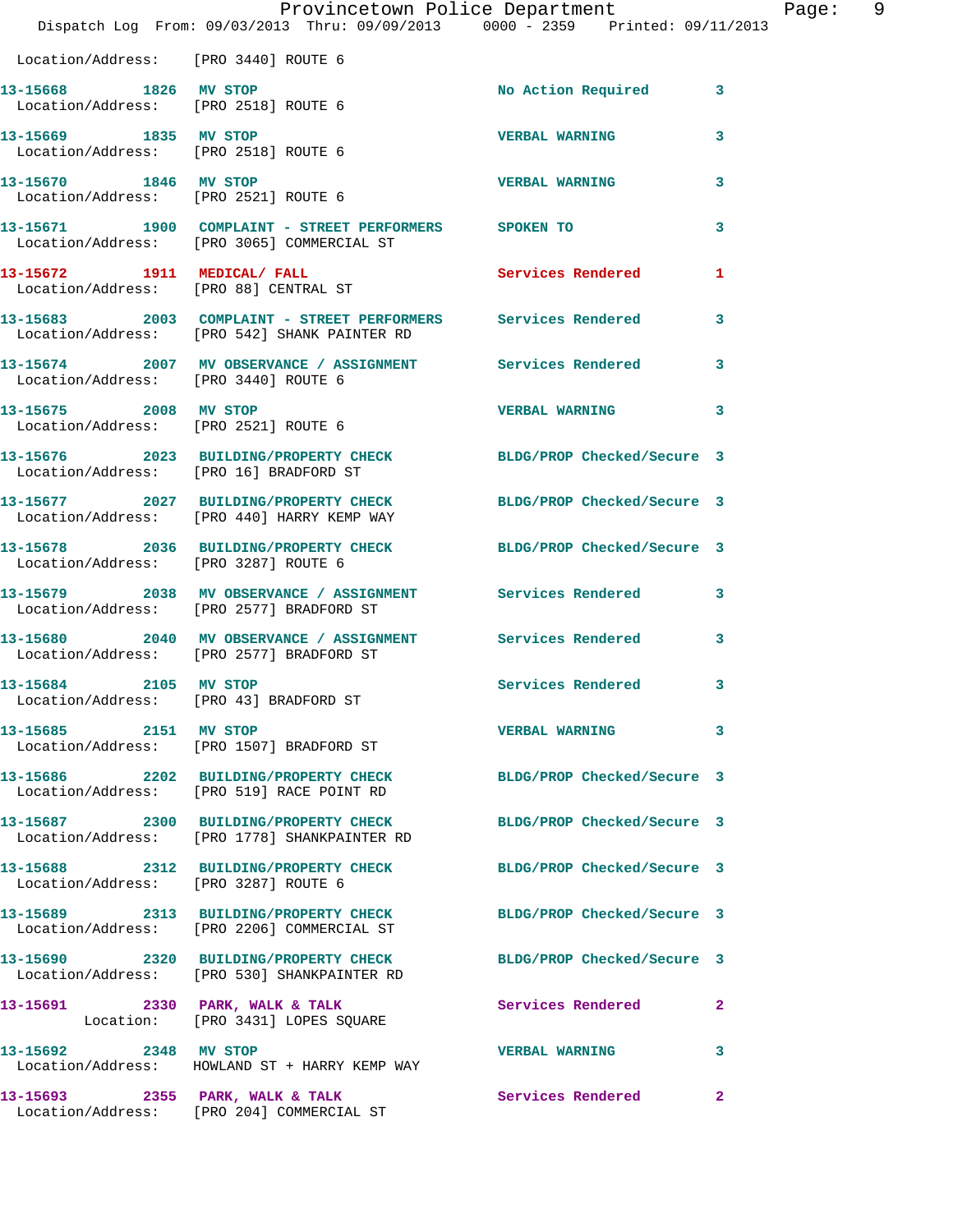Dispatch Log From: 09/03/2013 Thru: 09/09/2013 0000 - 2359 Printed: 09/11/2013

**13-15694 2356 MV OBSERVANCE / ASSIGNMENT Services Rendered 3**  Location/Address: SHANK PAINTER RD + BRADFORD ST

**For Date: 09/06/2013 - Friday**

| 13-15695 0013 MV STOP                | Location/Address: [PRO 2513] ROUTE 6                                                                             | <b>VERBAL WARNING</b>      | 3               |
|--------------------------------------|------------------------------------------------------------------------------------------------------------------|----------------------------|-----------------|
| Location/Address: BRADFORD ST        | 13-15696 0015 MV STOP 2000 2000 2000 VERBAL WARNING                                                              |                            | $\mathbf{3}$    |
|                                      | $13-15697$ 0024 PARK, WALK & TALK<br>Location: [PRO 3431] LOPES SQUARE                                           | Services Rendered          | $\overline{2}$  |
|                                      | 13-15698 0059 PARK, WALK & TALK 30 Services Rendered<br>Location: [PRO 3431] LOPES SQUARE                        |                            | $\mathbf{2}$    |
|                                      | 13-15699 0116 BUILDING/PROPERTY CHECK BLDG/PROP Checked/Secure 3<br>Location/Address: [PRO 1778] SHANKPAINTER RD |                            |                 |
|                                      | 13-15700 0118 BUILDING/PROPERTY CHECK BLDG/PROP Checked/Secure 3<br>Location/Address: [PRO 105] COMMERCIAL ST    |                            |                 |
|                                      | 13-15701 0138 BUILDING/PROPERTY CHECK BLDG/PROP Checked/Secure 3<br>Location/Address: [PRO 440] HARRY KEMP WAY   |                            |                 |
|                                      | 13-15702 0139 MV OBSERVANCE / ASSIGNMENT Services Rendered 3<br>Location/Address: SHANK PAINTER RD + BROWNE ST   |                            |                 |
|                                      | 13-15703 0220 LOBBY TRAFFIC Services Rendered 2<br>Location/Address: [PRO 542] SHANK PAINTER RD                  |                            | 32 <sub>1</sub> |
|                                      | 13-15704 0249 BUILDING/PROPERTY CHECK BLDG/PROP Checked/Secure 3<br>Location/Address: [PRO 545] SHANK PAINTER RD |                            |                 |
| Location/Address: [PRO 3287] ROUTE 6 | 13-15705 0422 BUILDING/PROPERTY CHECK BLDG/PROP Checked/Secure 3                                                 |                            |                 |
| Location/Address: [PRO 526] RYDER ST | 13-15706 0444 BUILDING/PROPERTY CHECK Services Rendered 3                                                        |                            |                 |
|                                      | 13-15707 0511 BUILDING/PROPERTY CHECK BLDG/PROP Checked/Secure 3<br>Location/Address: [PRO 1638] COMMERCIAL ST   |                            |                 |
|                                      | 13-15708 0513 BUILDING/PROPERTY CHECK Services Rendered 3<br>Location/Address: [PRO 2206] COMMERCIAL ST          |                            |                 |
|                                      | 13-15709 0523 MV OBSERVANCE / ASSIGNMENT Services Rendered<br>Location/Address: BRADFORD ST + HIGH POLE HILL     |                            | 3               |
|                                      | 13-15710 0538 BUILDING/PROPERTY CHECK<br>Location/Address: [PRO 2483] COMMERCIAL ST                              | Services Rendered          | 3.              |
| 13-15711 0749 DOG COMPLAINT          | Location/Address: [PRO 1218] COMMERCIAL ST                                                                       | Could Not Locate           | $\mathbf{2}$    |
|                                      | 13-15712 0759 MEDICAL ALARM/ACCIDENTAL<br>Location/Address: [PRO 376] COMMERCIAL ST                              | Unfounded                  | 1               |
|                                      | 13-15713 0814 BUILDING/PROPERTY CHECK<br>Location/Address: [PRO 2206] COMMERCIAL ST                              | BLDG/PROP Checked/Secure 3 |                 |
|                                      | 13-15714 0829 BUILDING/PROPERTY CHECK<br>Location/Address: [PRO 3317] CEMETERY RD                                | BLDG/PROP Checked/Secure 3 |                 |
| 13-15716 0902 PARK, WALK & TALK      | Location/Address: [PRO 175] COMMERCIAL ST                                                                        | Services Rendered          | $\mathbf{2}$    |
| Location/Address: [PRO 571] ALDEN ST | 13-15717 0912 BUILDING/PROPERTY CHECK                                                                            | BLDG/PROP Checked/Secure 3 |                 |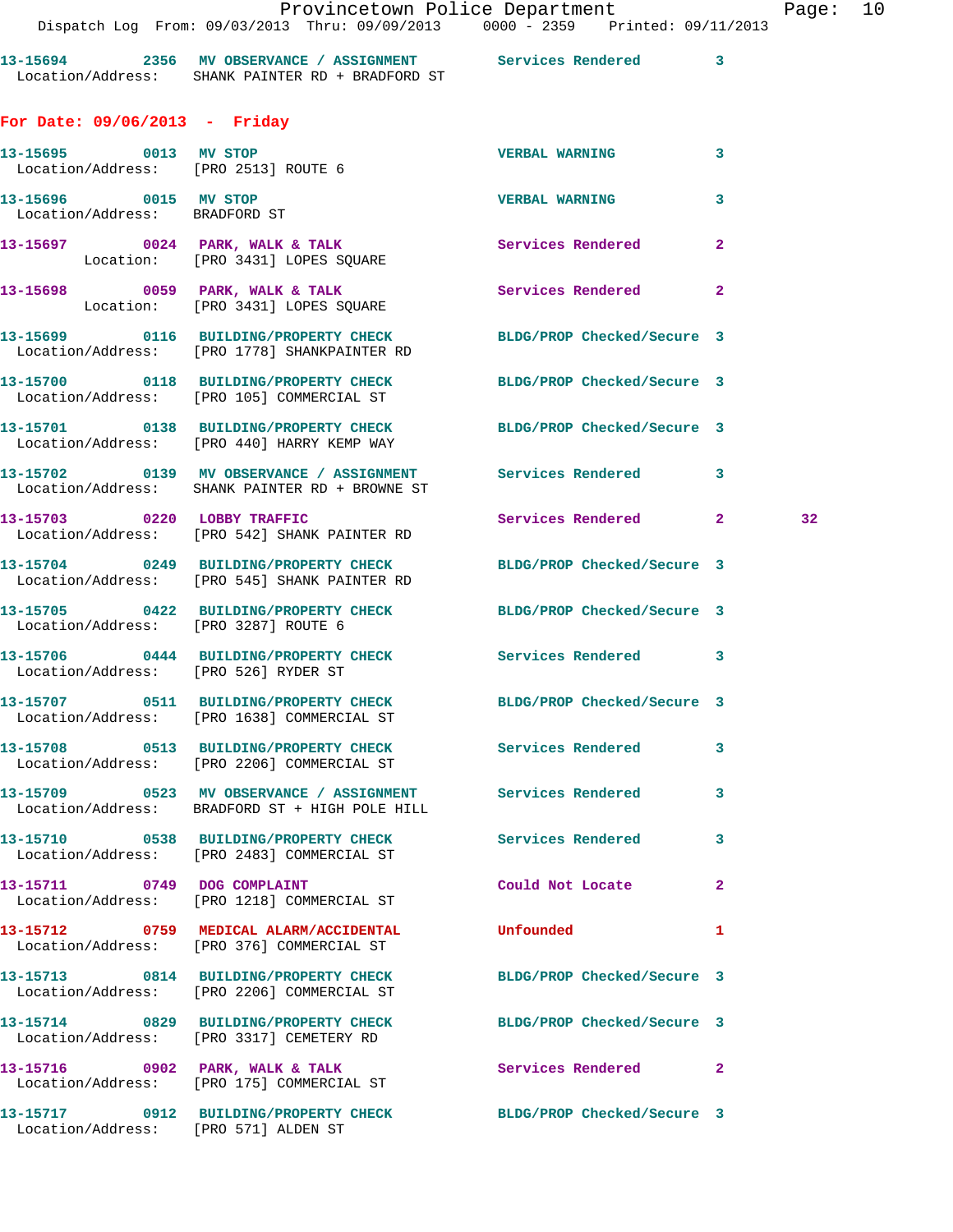|                                        | 13-15718 0955 BUILDING/PROPERTY CHECK BLDG/PROP Checked/Secure 3<br>Location/Address: [PRO 3317] CEMETERY RD    |                            |                | $\mathbf{1}$ |
|----------------------------------------|-----------------------------------------------------------------------------------------------------------------|----------------------------|----------------|--------------|
|                                        | 13-15719 1033 BOAT/HARBORMASTER<br>Location/Address: [PRO 3259] MACMILLAN WHARF                                 | Services Rendered          | $\overline{2}$ |              |
|                                        | 13-15720 1043 BIKE ACCIDENT<br>Location/Address: SHANK PAINTER RD + BROWNE ST                                   | Transported to Hospital    | 1              |              |
| 13-15721 1117 GENERAL INFO             |                                                                                                                 | Services Rendered          | 3              |              |
|                                        | 13-15722 1213 PARKED MV COMPLAINT<br>Location/Address: [PRO 3094] COMMERCIAL ST                                 | <b>Services Rendered</b>   | 1              |              |
| Location/Address: BAYBERRY AVE         | 13-15723 1223 COMPLAINT/HOMELESS                                                                                | SPOKEN TO                  | 3              |              |
|                                        | 13-15724 1236 MV OPEN DOOR<br>Location/Address: [PRO 2489] BRADFORD ST                                          | Services Rendered          | $\mathbf{2}$   |              |
|                                        | 13-15725 1350 COMPLAINT/ARGUMENT<br>Location/Address: [PRO 105] COMMERCIAL ST                                   | Unfounded                  | 3              |              |
|                                        | 13-15726 1354 MEDICAL EMERGENCY<br>Location/Address: [PRO 1830] BRADFORD ST                                     | Transported to Hospital 1  |                |              |
|                                        | 13-15729 1500 LARCENY / FORGERY / FRAUD<br>Location/Address: [PRO 542] SHANK PAINTER RD                         | Investigated               | $\overline{a}$ |              |
|                                        | 13-15728 1535 PARKING COMPLAINT / GENERAL Citation/Warning Issued<br>Location/Address: [PRO 1626] COMMERCIAL ST |                            | 3              |              |
| 13-15730 1553 GENERAL INFO             |                                                                                                                 | SPOKEN TO                  | 3              |              |
|                                        | 13-15731 1606 LOST SET OF KEYS<br>Location/Address: [PRO 542] SHANK PAINTER RD                                  | Services Rendered          | 3              |              |
|                                        | 13-15732 1617 BUILDING/PROPERTY CHECK<br>Location/Address: [PRO 3317] CEMETERY RD                               | BLDG/PROP Checked/Secure 3 |                |              |
|                                        | 13-15733 1621 BUILDING/PROPERTY CHECK BLDG/PROP Checked/Secure 3<br>Location/Address: [PRO 3163] WINTHROP ST    |                            |                |              |
|                                        | 13-15734 1646 FOUND WALLET/RETURNED.<br>Location/Address: [PRO 2490] PROVINCELANDS RD                           | Services Rendered          | 3              |              |
| Location/Address: [PRO 3440] ROUTE 6   | 13-15735 1654 MV OBSERVANCE / ASSIGNMENT No Action Required                                                     |                            | 3              |              |
| Location/Address: SNAIL RD + ROUTE 6   | 13-15736 1752 MV OBSERVANCE / ASSIGNMENT No Action Required                                                     |                            | 3              |              |
|                                        | 13-15737 1759 PARK, WALK & TALK                                                                                 | No Action Required         | $\overline{a}$ |              |
|                                        | 13-15739 1809 MEDICAL EMERGENCY<br>Location/Address: [PRO 399] COMMERCIAL ST                                    | No Action Required         | 1              |              |
| 13-15740 1818 MV STOP                  | Location/Address: PLEASANT ST + BRADFORD ST                                                                     | <b>VERBAL WARNING</b>      | 3              |              |
| Location/Address: [PRO 2543] MACMILLAN | 13-15741 1827 BUILDING/PROPERTY CHECK BLDG/PROP Checked/Secure 3                                                |                            |                |              |
|                                        | 13-15742 1840 COMPLAINT<br>Location/Address: [PRO 105] COMMERCIAL ST                                            | <b>GONE ON ARRIVAL</b>     | 3              |              |
|                                        | 13-15743 1848 PARKING COMPLAINT / GENERAL GONE ON ARRIVAL<br>Location/Address: [PRO 2564] COMMERCIAL ST         |                            | 3              |              |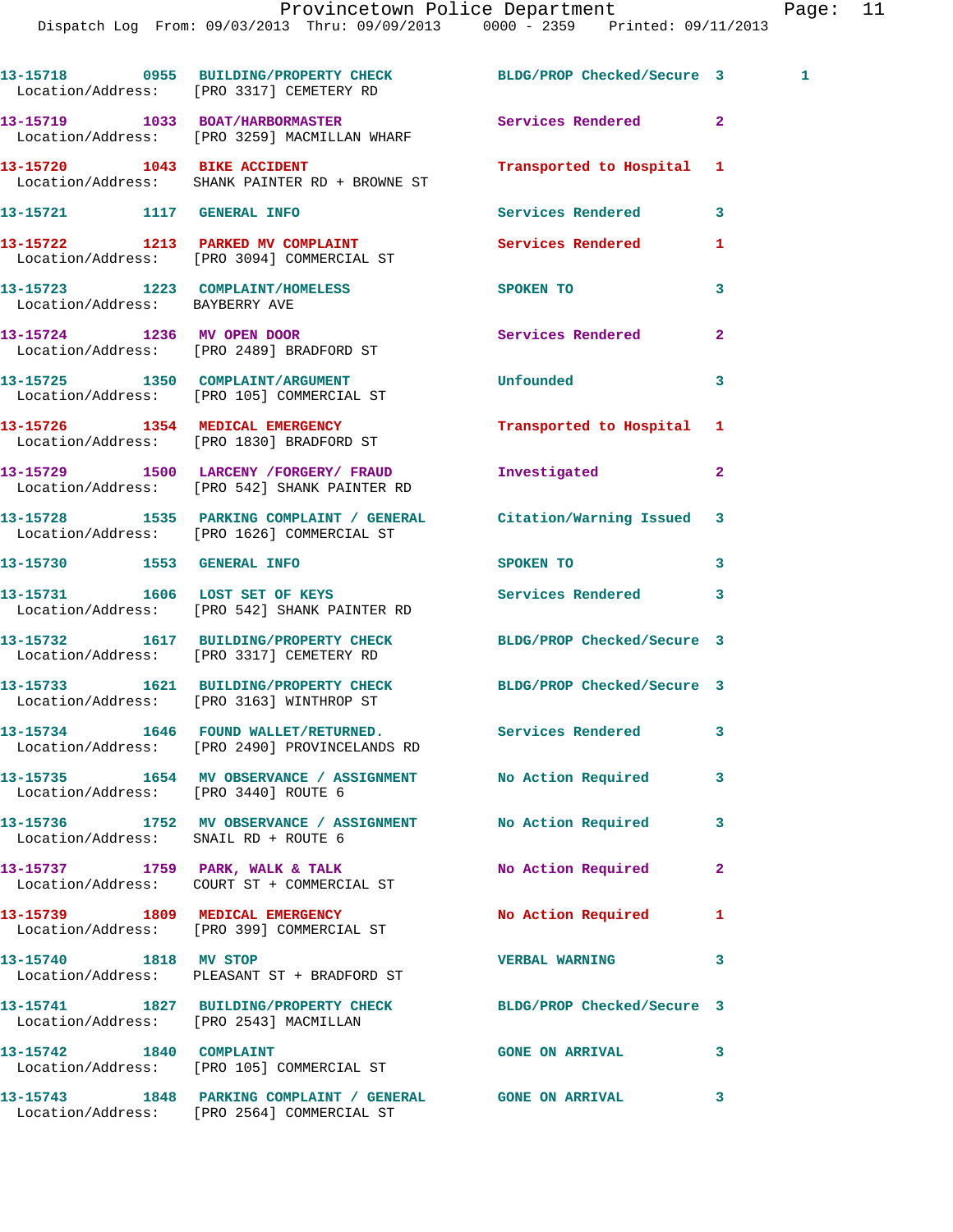|                                                            | Dispatch Log From: 09/03/2013 Thru: 09/09/2013 0000 - 2359 Printed: 09/11/2013                                 | Provincetown Police Department Page: 12 |              |  |
|------------------------------------------------------------|----------------------------------------------------------------------------------------------------------------|-----------------------------------------|--------------|--|
|                                                            | 13-15744 1929 COMPLAINT - STREET PERFORMERS No Action Required 3                                               |                                         |              |  |
|                                                            | Location/Address: [PRO 3423] COMMERCIAL ST                                                                     |                                         |              |  |
|                                                            | 13-15745 1931 FOUND KEY No Action Required 3<br>Location/Address: [PRO 105] COMMERCIAL ST                      |                                         |              |  |
|                                                            | 13-15746 1954 COMPLAINT - STREET PERFORMERS Services Rendered 3<br>Location/Address: [PRO 1952] COMMERCIAL ST  |                                         |              |  |
|                                                            | 13-15747 2102 BUILDING/PROPERTY CHECK BLDG/PROP Checked/Secure 3<br>Location/Address: [PRO 306] COMMERCIAL ST  |                                         |              |  |
|                                                            | 13-15748 2121 LOST WALLET/RETURNED<br>Location/Address: [PRO 542] SHANK PAINTER RD                             | No Action Required 3                    |              |  |
| Location/Address: [PRO 3287] ROUTE 6                       | 13-15749 2130 BUILDING/PROPERTY CHECK BLDG/PROP Checked/Secure 3                                               |                                         |              |  |
|                                                            | 13-15750 2134 NOISE COMPLAINT<br>Location/Address: [PRO 3374] COMMERCIAL ST                                    | <b>SPOKEN TO</b>                        | 3            |  |
|                                                            | 13-15751 2150 HARASSMENT<br>Location/Address: [PRO 1894] WINSLOW ST                                            | Services Rendered                       | $\mathbf{2}$ |  |
|                                                            | 13-15752 2218 ASSIST CITIZEN<br>Location/Address: [PRO 1894] WINSLOW ST                                        | GONE ON ARRIVAL 3                       |              |  |
|                                                            | 13-15753 2303 DISTURBANCE<br>Location/Address: [PRO 399] COMMERCIAL ST                                         | Services Rendered                       | 1            |  |
| 13-15754 2312 COMPLAINT                                    | Location/Address: [PRO 3398] COMMERCIAL ST                                                                     | Services Rendered 3                     |              |  |
|                                                            | 13-15755 2329 ASSIST CITIZEN<br>Location/Address: [PRO 526] RYDER ST EXT                                       | Services Rendered                       | 3            |  |
|                                                            | 13-15756 2338 BUILDING/PROPERTY CHECK BLDG/PROP Checked/Secure 3<br>Location/Address: [PRO 2543] MACMILLAN     |                                         |              |  |
| Location/Address: [PRO 2] ALDEN ST                         | 13-15757 2343 BUILDING/PROPERTY CHECK BLD/PROP CHECKED UNSECUR 3                                               |                                         |              |  |
|                                                            | 13-15758 2353 FOUND WHITE CELLPHONE<br>Location/Address: [PRO 542] SHANK PAINTER RD                            | No Action Required 3                    |              |  |
|                                                            | 13-15759 2359 BUILDING/PROPERTY CHECK BLDG/PROP Checked/Secure 3<br>Location/Address: [PRO 440] HARRY KEMP WAY |                                         |              |  |
| For Date: $09/07/2013$ - Saturday                          |                                                                                                                |                                         |              |  |
|                                                            | 13-15760 0043 MEDICAL EMERGENCY<br>Location/Address: [PRO 399] COMMERCIAL ST                                   | Transported to Hospital 1               |              |  |
| 13-15761 0129 COMPLAINT                                    | Location/Address: [PRO 3392] COMMERCIAL ST                                                                     | Services Rendered 3                     |              |  |
|                                                            | 13-15762 0154 BUILDING/PROPERTY CHECK BLDG/PROP Checked/Secure 3<br>Location/Address: [PRO 2483] COMMERCIAL ST |                                         |              |  |
| Location/Address: COMMERCIAL ST                            | 13-15763 0202 MEDICAL EMERGENCY                                                                                | Transported to Hospital 1               |              |  |
| 13-15764 0203 COMPLAINT<br>Location/Address: COMMERCIAL ST |                                                                                                                | Services Rendered                       | 3            |  |
| 13-15766 0224 MV STOP                                      | Location/Address: BRADFORD ST + STANDISH ST                                                                    | <b>VERBAL WARNING</b>                   | 3            |  |
| Location/Address: [PRO 3440] ROUTE 6                       | 13-15767 0602 MV OBSERVANCE / ASSIGNMENT Services Rendered                                                     |                                         | 3            |  |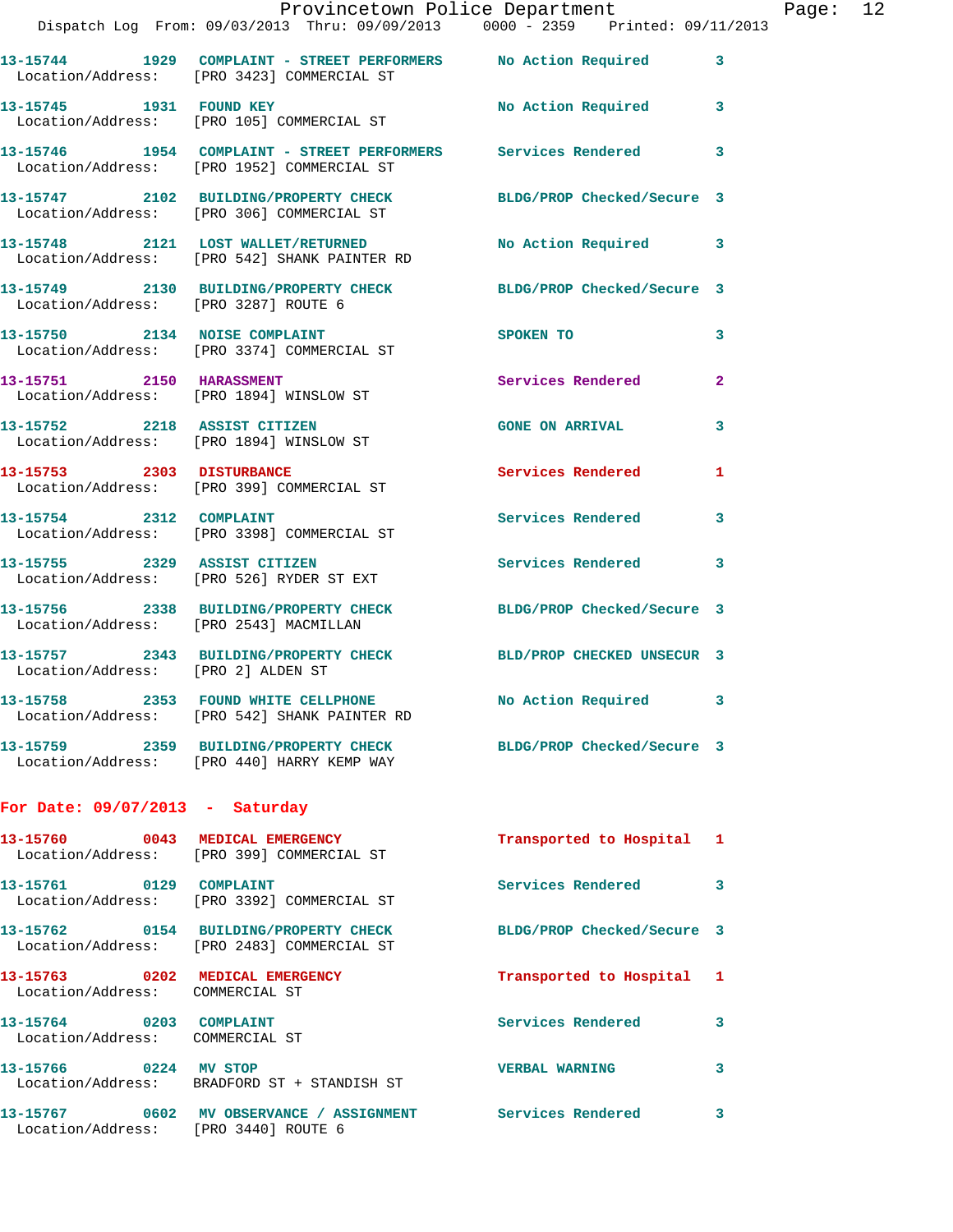Dispatch Log From: 09/03/2013 Thru: 09/09/2013 0000 - 2359 Printed: 09/11/2013

|                               | 13-15768 0604 LOBBY TRAFFIC Services Rendered 2<br>Location/Address: [PRO 542] SHANK PAINTER RD               |                          |                | 23 |
|-------------------------------|---------------------------------------------------------------------------------------------------------------|--------------------------|----------------|----|
|                               | 13-15769 0605 MV STOP<br>Location/Address: [PRO 2518] ROUTE 6                                                 | No Action Required 3     |                |    |
|                               | 13-15770 0814 BUILDING/PROPERTY CHECK BLDG/PROP Checked/Secure 3<br>Location/Address: [PRO 3259] MACMILLAN    |                          |                |    |
|                               | 13-15771 0827 ON SCHOOL PREMISES No Action Required<br>Location/Address: [PRO 569] WINSLOW ST                 |                          | 3              |    |
|                               | 13-15772 0833 MV OBSERVANCE / ASSIGNMENT Services Rendered<br>Location/Address: HIGH POLE HL + BRADFORD ST    |                          | 3              |    |
|                               | 13-15773 0839 TTY TEST CALL<br>Location/Address: [PRO 542] SHANK PAINTER RD                                   | Services Rendered        | 3              |    |
|                               | 13-15775 0911 B & E BURGLARY<br>Location/Address: [PRO 525] COMMERCIAL ST                                     | Services Rendered        | $\mathbf{2}$   |    |
|                               | 13-15776 0959 BUILDING/PROPERTY CHECK BLDG/PROP Checked/Secure 3<br>Location/Address: [PRO 519] RACE POINT RD |                          |                |    |
|                               | 13-15777 1012 BUILDING/PROPERTY CHECK BLDG/PROP Checked/Secure 3<br>Location/Address: [PRO 512] PRINCE ST     |                          |                |    |
|                               | 13-15778 1104 MEDICAL EMERGENCY<br>Location/Address: [PRO 2543] MACMILLAN WHARF                               | PATIENT REFUSAL          | 1              |    |
|                               | 13-15779 1107 BY-LAW VIOLATION LOUD MUSIC BY LAW VIOLATION<br>Location/Address: [PRO 2621] COMMERCIAL ST      |                          | $\mathbf{2}$   |    |
| Location/Address: CEMETERY RD | 13-15780 1113 PARKING COMPLAINT / GENERAL BY LAW VIOLATION                                                    |                          | 3              |    |
|                               | 13-15781 1150 PARK, WALK & TALK<br>Location/Address: [PRO 146] COMMERCIAL ST                                  | No Action Required       | $\mathbf{2}$   |    |
|                               | 13-15782 1206 FLIGHT COVERAGE<br>Location/Address: [PRO 516] RACE POINT RD                                    | Services Rendered 2      |                |    |
|                               | 13-15783 1219 BUILDING/PROPERTY CHECK BLDG/PROP Checked/Secure 3<br>Location/Address: [PRO 488] MAYFLOWER ST  |                          |                |    |
|                               | 13-15784 1304 LOST SAMSUNG SMART PHONE<br>Location/Address: [PRO 3405] COMMERCIAL ST                          | SPOKEN TO                | 3              |    |
|                               | 13-15785 1339 PARK, WALK & TALK<br>Location: [PRO 3431] LOPES SQUARE                                          | Services Rendered        | $\mathbf{2}$   |    |
|                               | 13-15786 1340 APPENDICITIS/TRANSPORT<br>Location/Address: [PRO 440] HARRY KEMP WAY                            | Transported to Hospital  | 1              |    |
|                               | 13-15787 1342 EMPLOYEE IN PUBLIC BUILDING No Action Required                                                  |                          | 3              |    |
|                               | 13-15788 1357 ANTIQUE CAR PARADE<br>Location/Address: [PRO 444] HIGH POLE HILL                                | No Action Required       | $\mathbf{2}$   |    |
| 13-15789 1359 MV ACCIDENT     | Location/Address: [PRO 2263] COMMERCIAL ST                                                                    | Services Rendered        | 1              |    |
|                               | 13-15790 1409 FOUND WALLET/RETURNED<br>Location/Address: [PRO 2043] BRADFORD ST                               | <b>Services Rendered</b> | 3              |    |
|                               | 13-15791 1509 PARK, WALK & TALK<br>Location/Address: [PRO 105] COMMERCIAL ST                                  | <b>Services Rendered</b> | $\mathbf{2}$   |    |
| 13-15792 1510 THREATS         | Location/Address: [PRO 542] SHANK PAINTER RD                                                                  | SPOKEN TO                | $\overline{2}$ |    |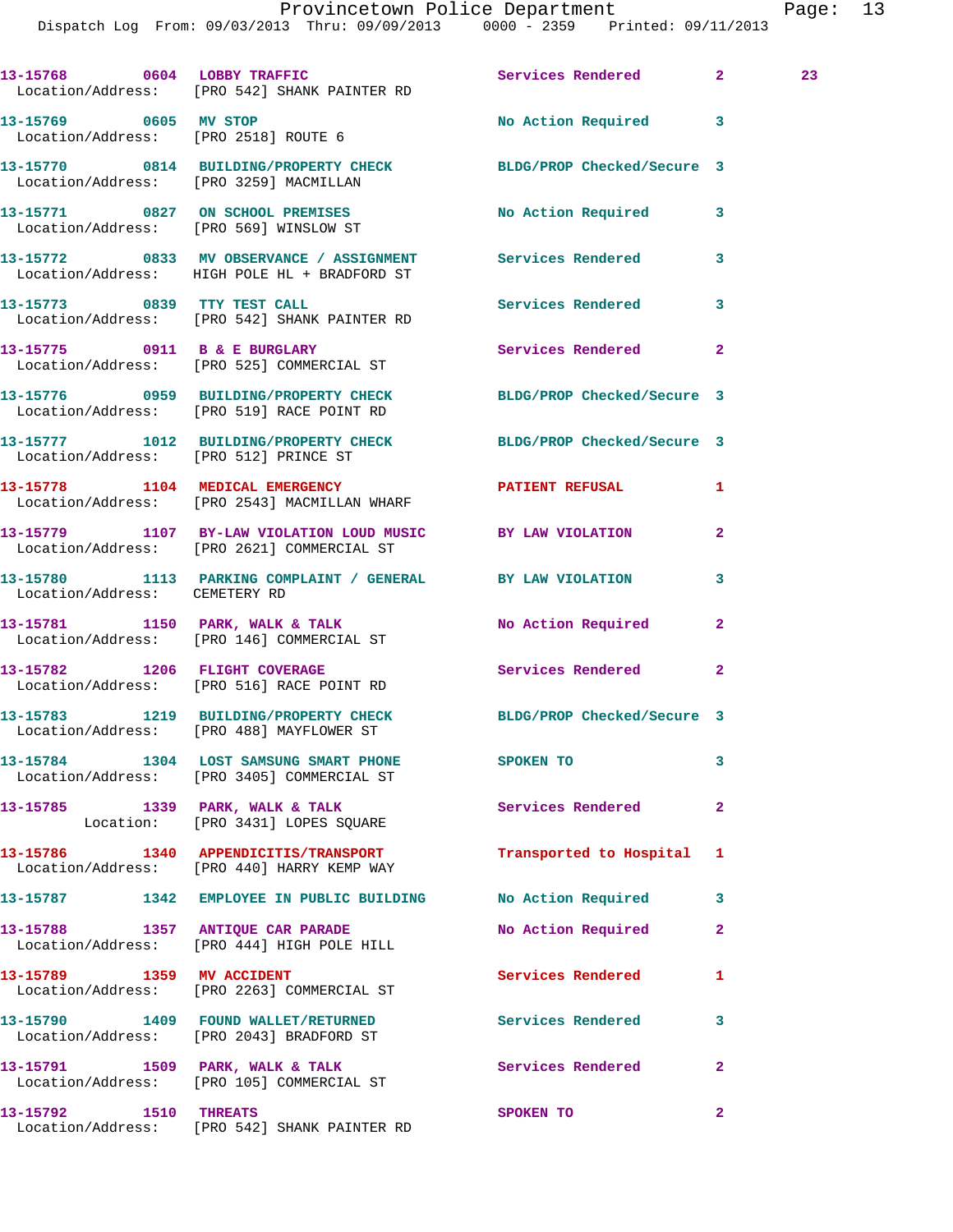|                                       | 13-15793 1511 ASSIST AGENCY / NPS<br>Location/Address: SNAIL RD + ROUTE 6                                      | Taken/Referred to Other 3  |                   |
|---------------------------------------|----------------------------------------------------------------------------------------------------------------|----------------------------|-------------------|
|                                       | 13-15794 1610 B & E BURGLARY 13-15794 Services Rendered<br>Location/Address: [PRO 63] BRADFORD ST EXT          |                            | $\overline{a}$    |
|                                       | 13-15796 1624 FOLLOW UP<br>Location/Address: [PRO 2360] COMMERCIAL ST                                          | No Action Required         | $\mathbf{2}$      |
|                                       | 13-15797 1644 MV OBSERVANCE / ASSIGNMENT Services Rendered<br>Location/Address: BRADFORD ST + RYDER ST         |                            | 3                 |
|                                       | 13-15798 1646 911 GENERAL-ASSIST<br>Location/Address: [PRO 426] COURT ST                                       | <b>Services Rendered</b>   | 1                 |
| Location/Address: [PRO 2539] RYDER ST | 13-15799 1703 BUILDING/PROPERTY CHECK BLDG/PROP Checked/Secure 3                                               |                            |                   |
|                                       | 13-15800 1718 PARK, WALK & TALK<br>Location/Address: [PRO 165] COMMERCIAL ST                                   | Services Rendered          | $\mathbf{2}$      |
|                                       | 13-15801 1845 NOISE COMPLAINT<br>Location/Address: [PRO 1899] CREEK HILL RD                                    | SPOKEN TO                  | 3                 |
|                                       | 13-15802 1847 BUILDING/PROPERTY CHECK BLDG/PROP Checked/Secure 3<br>Location/Address: [PRO 488] MAYFLOWER AVE  |                            |                   |
|                                       | 13-15803 1847 FOUND IPHONE No Action Required<br>Location: [PRO 943] BETWEEN THE BOATSLIP & FLYERS             |                            | 3                 |
| 13-15805 1923 MV STOP                 | Location/Address: [PRO 33] BRADFORD ST                                                                         | <b>VERBAL WARNING</b>      | 3                 |
|                                       | 13-15806 1933 MV STOP<br>Location/Address: [PRO 3013] COMMERCIAL ST                                            | <b>VERBAL WARNING</b>      | 3                 |
|                                       | 13-15807 1956 BUILDING/PROPERTY CHECK BLDG/PROP Checked/Secure 3<br>Location/Address: [PRO 182] COMMERCIAL ST  |                            |                   |
|                                       | 13-15808 1959 COMPLAINT - STREET PERFORMERS SPOKEN TO<br>Location/Address: [PRO 234] COMMERCIAL ST             |                            | 3                 |
|                                       | 13-15809 2038 BUILDING/PROPERTY CHECK BLDG/PROP Checked/Secure 3<br>Location/Address: [PRO 2206] COMMERCIAL ST |                            |                   |
|                                       | 13-15810 2043 COMPLAINT - STREET PERFORMERS Services Rendered<br>Location/Address: [PRO 306] COMMERCIAL ST     |                            | 3<br>$\mathbf{1}$ |
|                                       | 13-15813 2045 LOST KEYS/RETURNED<br>Location/Address: [PRO 542] SHANK PAINTER RD                               | No Action Required         | 3                 |
| Location/Address: [PRO 2] ALDEN ST    | 13-15811 2047 BUILDING/PROPERTY CHECK                                                                          | BLDG/PROP Checked/Secure 3 |                   |
|                                       | 13-15812 2051 PARK, WALK & TALK<br>Location/Address: [PRO 3085] COMMERCIAL ST                                  | <b>Services Rendered</b>   | $\overline{a}$    |
|                                       | 13-15814 2106 NOISE COMPLAINT<br>Location/Address: [PRO 2806] BRADFORD ST EXT                                  | No Action Required         | 3                 |
| 13-15815 2114 MV COMPLAINT            | Location/Address: [PRO 1552] COMMERCIAL ST                                                                     | No Action Required         | $\mathbf{2}$      |
| 13-15816 2130 COMPLAINT               | Location/Address: [PRO 312] COMMERCIAL ST                                                                      | No Action Required         | 3                 |
| 13-15817 2205 MV STOP                 | Location/Address: BRADFORD ST + COMMERCIAL ST                                                                  | <b>VERBAL WARNING</b>      | 3                 |
|                                       | 13-15818 2210 BUILDING/PROPERTY CHECK                                                                          | BLDG/PROP Checked/Secure 3 |                   |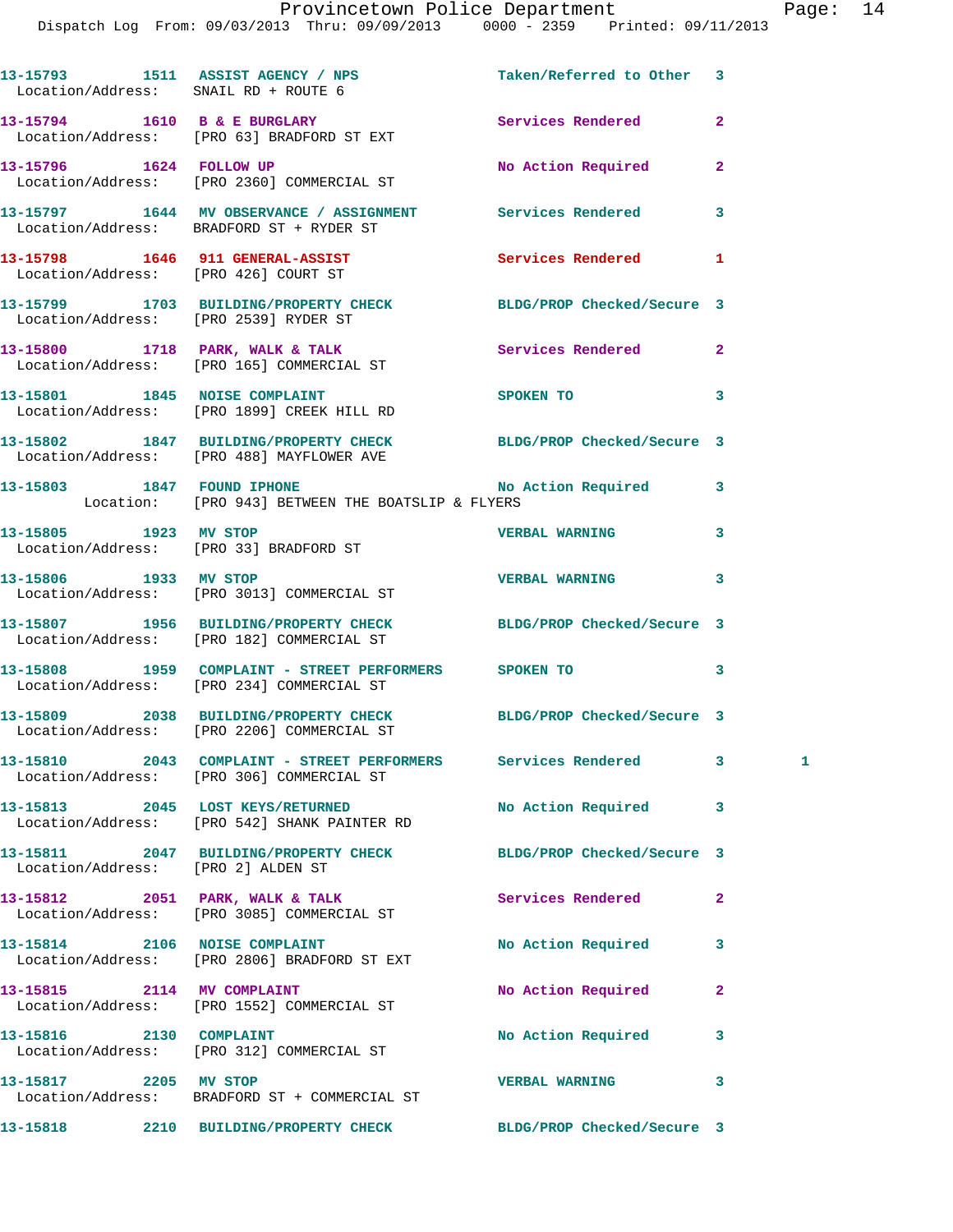|                                                         | Dispatch Log From: 09/03/2013 Thru: 09/09/2013 0000 - 2359 Printed: 09/11/2013                                 | Provincetown Police Department |                | Page: 15 |  |
|---------------------------------------------------------|----------------------------------------------------------------------------------------------------------------|--------------------------------|----------------|----------|--|
|                                                         | Location/Address: [PRO 519] RACE POINT RD                                                                      |                                |                |          |  |
|                                                         | 13-15819 2212 NOISE COMPLAINT Services Rendered 3<br>Location/Address: [PRO 444] HIGH POLE HILL                |                                |                |          |  |
|                                                         | 13-15820 2215 NOISE COMPLAINT<br>Location/Address: [PRO 408] CONWELL ST                                        | SPOKEN TO                      | 3              |          |  |
| Location/Address: PEARL ST                              | 13-15821 2227 NOISE COMPLAINT                                                                                  | <b>Unfounded</b>               | $\mathbf{3}$   |          |  |
|                                                         | 13-15822 2354 ASSIST CITIZEN<br>Location/Address: WINTHROP PL + COMMERCIAL ST                                  | Services Rendered 3            |                |          |  |
| For Date: 09/08/2013 - Sunday                           |                                                                                                                |                                |                |          |  |
| Location/Address: [PRO 2] ALDEN ST                      | 13-15823 0026 BUILDING/PROPERTY CHECK BLDG/PROP Checked/Secure 3                                               |                                |                |          |  |
|                                                         | 13-15824 0028 BUILDING/PROPERTY CHECK BLDG/PROP Checked/Secure 3<br>Location/Address: [PRO 1989] COMMERCIAL ST |                                |                |          |  |
|                                                         | 13-15825 0032 DISTURBANCE<br>Location/Address: [PRO 603] COMMERCIAL ST                                         | Services Rendered 1            |                |          |  |
|                                                         | 13-15827 0201 EMERGENCY RESTRAINING ORDER Services Rendered<br>Location/Address: [PRO 526] RYDER ST EXT        |                                | $\overline{2}$ |          |  |
|                                                         | 13-15828 0250 BUILDING/PROPERTY CHECK BLDG/PROP Checked/Secure 3<br>Location/Address: [PRO 341] COMMERCIAL ST  |                                |                |          |  |
| Location/Address: COMMERCIAL ST                         | 13-15829 0311 MEDICAL EMERGENCY                                                                                | Services Rendered 1            |                |          |  |
|                                                         | 13-15830 0318 MEDICAL EMERGENCY<br>Location/Address: [PRO 1899] CREEK HILL RD                                  | Transported to Hospital 1      |                |          |  |
|                                                         | 13-15831 0413 LOBBY TRAFFIC<br>Location/Address: [PRO 542] SHANK PAINTER RD                                    | Services Rendered 2            |                | 21       |  |
|                                                         | 13-15833 0457 FOUND KEYS/RETURNED No Action Required 3<br>Location/Address: [PRO 542] SHANK PAINTER RD         |                                |                |          |  |
|                                                         | 13-15834 0817 BUILDING/PROPERTY CHECK BLDG/PROP Checked/Secure 3<br>Location/Address: [PRO 564] BAYBERRY       |                                |                |          |  |
| Location/Address: BRADFORD ST                           | 13-15835 0833 MV OBSERVANCE / ASSIGNMENT Services Rendered 3                                                   |                                |                |          |  |
|                                                         | 13-15836 0914 MINOR MVA/PAST<br>Location/Address: [PRO 2483] COMMERCIAL ST                                     | Services Rendered 1            |                |          |  |
| 13-15838 0920 LOOSE DOG<br>Location/Address: HOWLAND ST |                                                                                                                | No Action Required 2           |                |          |  |
|                                                         | 13-15837 0922 PANIC ALARM<br>Location/Address: [PRO 516] RACE POINT RD                                         | <b>Unfounded</b>               | 1              |          |  |
|                                                         | 13-15839 0957 ON SCHOOL PREMISES<br>Location/Address: [PRO 569] WINSLOW ST                                     | No Action Required 3           |                |          |  |
|                                                         | 13-15840 1014 FOUND WALLET<br>Location/Address: [PRO 2519] ROUTE 6                                             | Services Rendered 3            |                |          |  |
|                                                         | 13-15841 1022 ALARM - FIRE<br>Location/Address: [PRO 3420] JOHNSON ST                                          | Services Rendered 1            |                |          |  |
|                                                         | 13-15842 1035 FOUND WALLET/RETURNED<br>Location/Address: [PRO 210] COMMERCIAL ST                               | No Action Required 3           |                |          |  |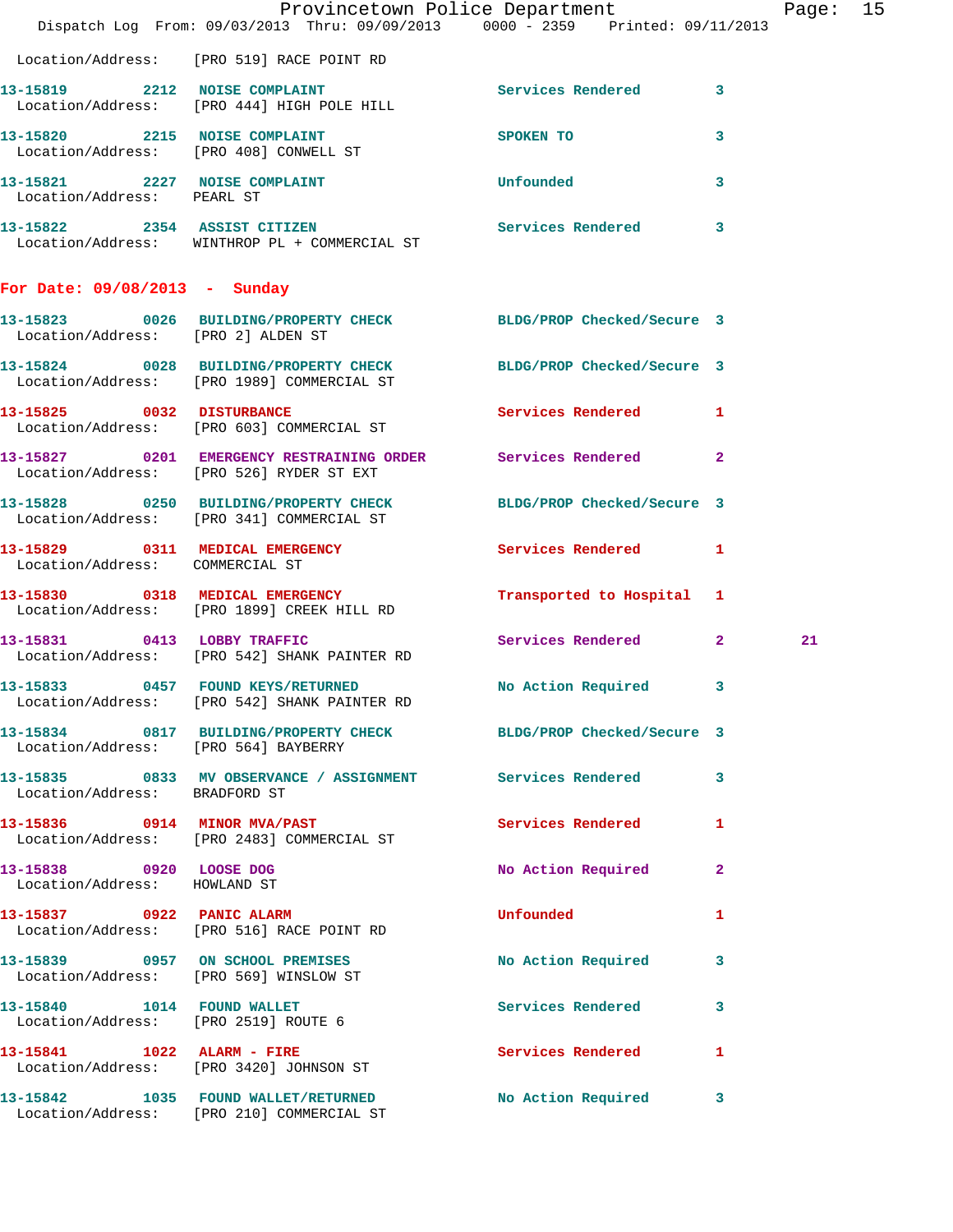|                                                                    | Dispatch Log From: 09/03/2013 Thru: 09/09/2013   0000 - 2359   Printed: 09/11/2013                               | Provincetown Police Department |              | Page: 16     |  |
|--------------------------------------------------------------------|------------------------------------------------------------------------------------------------------------------|--------------------------------|--------------|--------------|--|
| Location: ROUTE 6 I/B                                              | 13-15843 1038 MV OBSERVANCE / ASSIGNMENT Services Rendered 3                                                     |                                |              |              |  |
|                                                                    | 13-15844 1038 SODA MACHINES<br>Location/Address: [PRO 3259] MACMILLAN WHARF                                      | Services Rendered 3            |              | $\mathbf{1}$ |  |
|                                                                    | 13-15845 1045 MV STOP<br>Location/Address: ROUTE 6 + RACE POINT RD                                               | <b>VERBAL WARNING</b>          | $\mathbf{3}$ |              |  |
|                                                                    | 13-15846    1045    ALARM - FIRE<br>Location/Address: [PRO 3420] JOHNSON ST                                      | <b>Unfounded United</b>        | 1            |              |  |
| Location/Address: [PRO 521] ROUTE 6                                | 13-15847 1115 ELBOW INJURY/TRANSPORT Transported to Hospital 1                                                   |                                |              |              |  |
|                                                                    | 13-15849 1200 BUILDING/PROPERTY CHECK BLDG/PROP Checked/Secure 3<br>Location/Address: [PRO 75] CAPTAIN BERTIE RD |                                |              |              |  |
| Location/Address: [PRO 2754] ROUTE 6                               | 13-15848 1213 ASSIST AGENCY / MUTUAL AID Services Rendered 3                                                     |                                |              |              |  |
|                                                                    | 13-15851 1219 BUILDING/PROPERTY CHECK BLDG/PROP Checked/Secure 3<br>Location/Address: [PRO 3004] BRADFORD ST     |                                |              |              |  |
|                                                                    | 13-15850 1221 MV OBSERVANCE / ASSIGNMENT Services Rendered 3<br>Location/Address: [PRO 2818] CONWELL ST          |                                |              |              |  |
|                                                                    | 13-15852 1432 ELEVATOR EMERGENCY Unfounded<br>Location/Address: [PRO 1952] COMMERCIAL ST                         |                                | 3            |              |  |
|                                                                    | 13-15853 1505 ILLEGAL CAMPING<br>Location/Address: [PRO 3163] WINTHROP ST                                        | BY LAW VIOLATION               | 3            |              |  |
|                                                                    | 13-15854 1507 PARK, WALK & TALK 1999 Services Rendered<br>Location/Address: [PRO 525] COMMERCIAL ST              |                                | $\mathbf{2}$ |              |  |
| 13-15855 1530 FOLLOW UP                                            | Location/Address: [PRO 175] COMMERCIAL ST                                                                        | Could Not Locate               | $\mathbf{2}$ |              |  |
|                                                                    | 13-15856 1535 BUILDING/PROPERTY CHECK BLDG/PROP Checked/Secure 3<br>Location/Address: [PRO 2539] RYDER ST        |                                |              |              |  |
| 13-15857 1539 LOST CAMERA<br>Location/Address: [PRO 2539] RYDER ST |                                                                                                                  | No Action Required 3           |              |              |  |
|                                                                    | 13-15858 1543 BUILDING/PROPERTY CHECK BLDG/PROP Checked/Secure 3<br>Location/Address: [PRO 175] COMMERCIAL ST    |                                |              |              |  |
| 13-15860 1552 LOST EYEGLASSES<br>Location/Address: MASONIC PL      |                                                                                                                  | SPOKEN TO                      | 3            |              |  |
|                                                                    | 13-15862 1603 BUILDING/PROPERTY CHECK BLDG/PROP Checked/Secure 3<br>Location/Address: [PRO 2483] COMMERCIAL ST   |                                |              |              |  |
|                                                                    | 13-15861 1605 MV DISABLED-LOCKOUT<br>Location/Address: [PRO 2489] BRADFORD ST                                    | No Action Required 2           |              |              |  |
|                                                                    | 13-15863 1631 TRESPASS/BY-LAW COMP.<br>Location/Address: [PRO 297] COMMERCIAL ST                                 | SPOKEN TO                      | $\mathbf{2}$ |              |  |
|                                                                    | 13-15864 1709 PARK, WALK & TALK<br>Location/Address: [PRO 306] COMMERCIAL ST                                     | <b>Services Rendered</b>       | $\mathbf{2}$ |              |  |
|                                                                    | 13-15865 1712 911 GENERAL-TTY TEST<br>Location/Address: [PRO 542] SHANK PAINTER RD                               | No Action Required             | 1            |              |  |
|                                                                    | 13-15866 1714 BUILDING/PROPERTY CHECK BLDG/PROP Checked/Secure 3<br>Location/Address: [PRO 3318] CEMETERY RD     |                                |              |              |  |
|                                                                    | 13-15867 1741 PARKING COMPLAINT / GENERAL Services Rendered 3<br>Location/Address: [PRO 527] RYDER ST EXT        |                                |              |              |  |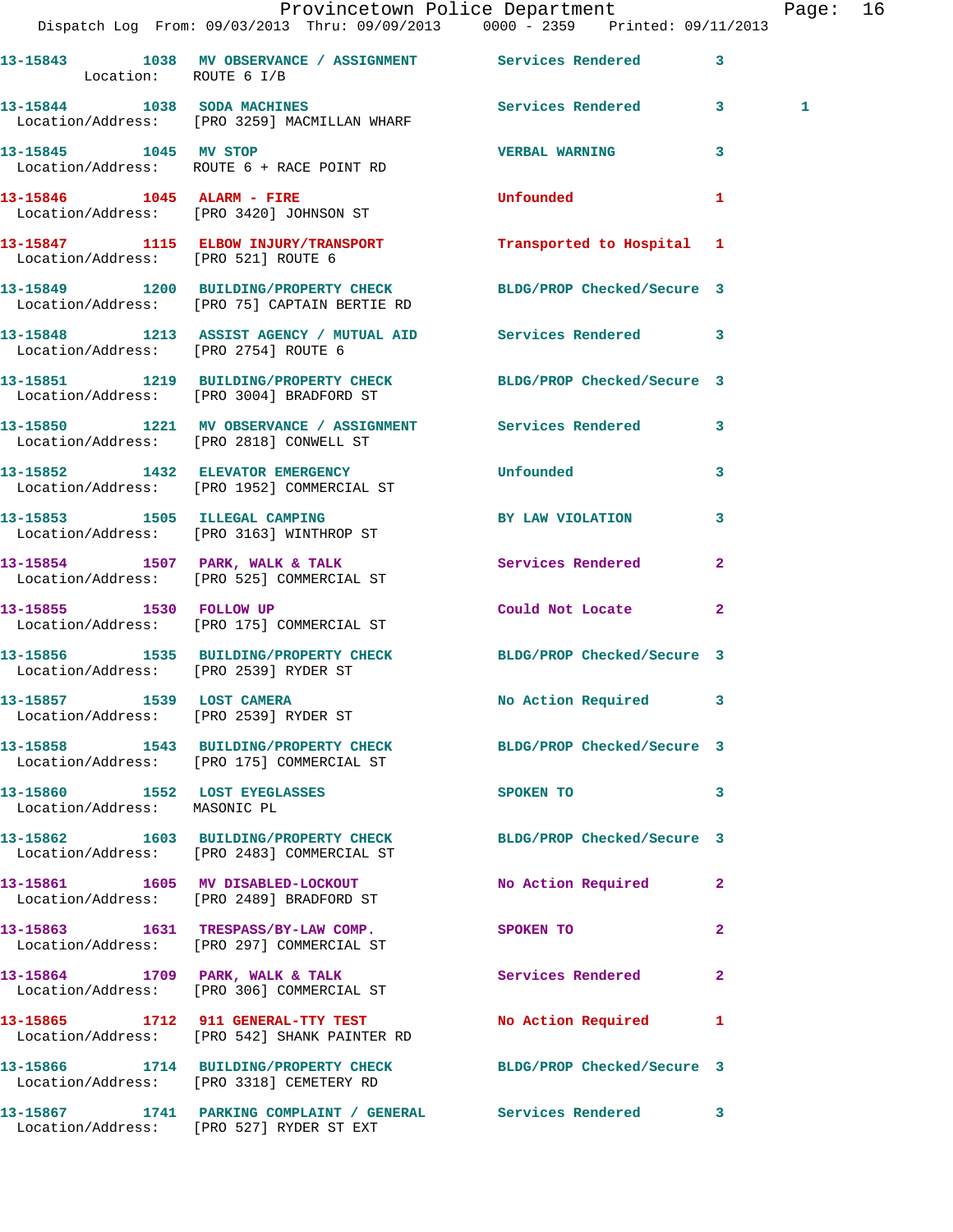|                                                    | 13-15868 1748 PARKING COMPLAINT / GENERAL No Action Required<br>Location/Address: [PRO 312] COMMERCIAL ST       |                            | 3              |   |
|----------------------------------------------------|-----------------------------------------------------------------------------------------------------------------|----------------------------|----------------|---|
|                                                    | 13-15869 1753 RE RESTRAINING ORDER<br>Location/Address: [PRO 542] SHANK PAINTER RD                              | SPOKEN TO                  | $\overline{a}$ |   |
|                                                    | 13-15870 1809 PROPERTY DAMAGE<br>Location/Address: [PRO 488] MAYFLOWER AVE                                      | <b>Services Rendered</b>   | 3              |   |
|                                                    | 13-15871 1828 FOLLOW UP<br>Location/Address: [PRO 3163] WINTHROP ST                                             | Could Not Locate           | $\mathbf{2}$   |   |
| 13-15872 1844 MV STOP                              | Location: ROUTE 6 I/B PAST SNAIL                                                                                | <b>VERBAL WARNING</b>      | 3              |   |
| 13-15873 1852 MV STOP<br>Location/Address: ROUTE 6 |                                                                                                                 | <b>VERBAL WARNING</b>      | 3              |   |
|                                                    | 13-15874 1929 BUILDING/PROPERTY CHECK BLDG/PROP Checked/Secure 3<br>Location/Address: [PRO 106] COMMERCIAL ST   |                            |                |   |
| Location/Address: LAW ST                           | 13-15875 1948 ASSIST AGENCY / MUTUAL AID Taken/Referred to Other 3                                              |                            |                |   |
| 13-15876 2031 911 GENERAL                          | Location/Address: [PRO 1056] PILGRIM HEIGHTS RD                                                                 | <b>SPOKEN TO</b>           | 1              |   |
|                                                    | 13-15877 2107 BUILDING/PROPERTY CHECK BLDG/PROP Checked/Secure 3<br>Location/Address: [PRO 306] COMMERCIAL ST   |                            |                |   |
|                                                    | 13-15878 2120 BUILDING/PROPERTY CHECK BLDG/PROP Checked/Secure 3<br>Location/Address: [PRO 175] COMMERCIAL ST   |                            |                |   |
|                                                    | 13-15879 2122 MV DISABLED<br>Location/Address: [PRO 2206] COMMERCIAL ST                                         | Services Rendered          | $\mathbf{2}$   |   |
|                                                    | 13-15880 2135 BUILDING/PROPERTY CHECK BLDG/PROP Checked/Secure 3<br>Location/Address: [PRO 2206] COMMERCIAL ST  |                            |                |   |
|                                                    | 13-15881 2200 MV STOP<br>Location/Address: HOWLAND ST + BRADFORD ST                                             | <b>VERBAL WARNING</b>      | 3              |   |
|                                                    | 13-15882 2209 BUILDING/PROPERTY CHECK BLDG/PROP Checked/Secure 3<br>Location/Address: [PRO 545] SHANKPAINTER RD |                            |                |   |
|                                                    | 13-15883 2213 MV STOP<br>Location/Address: [PRO 2949] BRADFORD ST                                               | <b>VERBAL WARNING</b>      | 3              |   |
| For Date: 09/09/2013 - Monday                      |                                                                                                                 |                            |                |   |
|                                                    | 13-15884 0011 KEEP THE PEACE<br>Location/Address: [PRO 448] JOHNSON ST                                          | Services Rendered          | $\mathbf{2}$   |   |
|                                                    | 13-15885 0023 BUILDING/PROPERTY CHECK Services Rendered<br>Location/Address: [PRO 391] COMMERCIAL ST            |                            | 3              |   |
| Location/Address: [PRO 3259] MACMILLAN             | 13-15886 0029 BUILDING/PROPERTY CHECK                                                                           | BLDG/PROP Checked/Secure 3 |                |   |
| 13-15887 0033 LOBBY TRAFFIC                        | Location/Address: [PRO 542] SHANK PAINTER RD                                                                    | Services Rendered          | $\mathbf{2}$   | 3 |
| Location/Address: RYDER ST                         | 13-15889 0114 PARKING COMPLAINT / GENERAL Citation/Warning Issued 3                                             |                            |                |   |
|                                                    | 13-15890 0118 MV OBSERVANCE / ASSIGNMENT BLDG/PROP Checked/Secure 3<br>Location/Address: [PRO 2577] BRADFORD ST |                            |                |   |
| 13-15891 0122 MV STOP                              |                                                                                                                 | <b>VERBAL WARNING</b>      | 3              |   |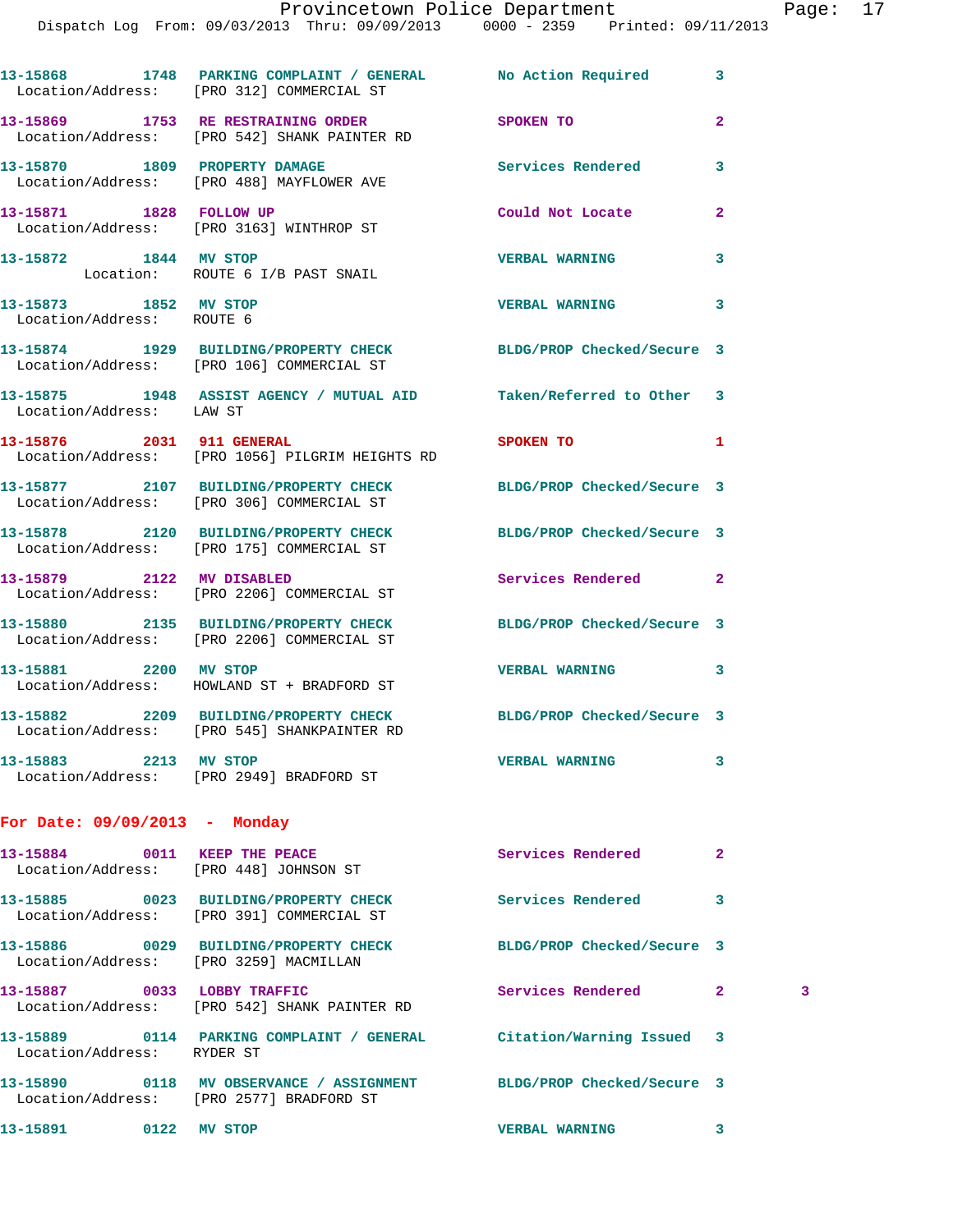|                                                                   | Dispatch Log From: 09/03/2013 Thru: 09/09/2013 0000 - 2359 Printed: 09/11/2013                                   | Provincetown Police Department |              | Page: 18 |  |
|-------------------------------------------------------------------|------------------------------------------------------------------------------------------------------------------|--------------------------------|--------------|----------|--|
|                                                                   | Location/Address: STANDISH ST + BRADFORD ST                                                                      |                                |              |          |  |
|                                                                   | 13-15892 0132 ALARM - GENERAL False Alarm 1<br>Location/Address: [PRO 230] COMMERCIAL ST                         |                                |              |          |  |
|                                                                   | 13-15893 0146 MV OBSERVANCE / ASSIGNMENT Services Rendered 3<br>Location/Address: BRADFORD ST + HIGH POLE        |                                |              |          |  |
|                                                                   | 13-15894 0159 ASSIST CITIZEN<br>Location/Address: HIGH POLE HL + BRADFORD ST                                     | Services Rendered              | 3            |          |  |
|                                                                   | 13-15895 0200 BUILDING/PROPERTY CHECK BLDG/PROP Checked/Secure 3<br>Location/Address: [PRO 440] HARRY KEMP WAY   |                                |              |          |  |
|                                                                   | 13-15896 0222 BUILDING/PROPERTY CHECK Services Rendered 3<br>Location/Address: [PRO 2483] COMMERCIAL ST          |                                |              |          |  |
|                                                                   | 13-15897 0241 BUILDING/PROPERTY CHECK Services Rendered 3<br>Location/Address: [PRO 2520] PRINCE ST              |                                |              |          |  |
|                                                                   | 13-15898 0302 NOISE COMPLAINT<br>Location/Address: [PRO 1261] COMMERCIAL ST                                      | Services Rendered              | 3            |          |  |
|                                                                   | 13-15899 0513 BUILDING/PROPERTY CHECK Services Rendered 3<br>Location/Address: [PRO 2481] TREMONT ST             |                                |              |          |  |
|                                                                   | 13-15900 0526 NOISE COMPLAINT<br>Location/Address: [PRO 539] SHANK PAINTER RD                                    | <b>GONE ON ARRIVAL</b>         | $\mathbf{3}$ |          |  |
| Location/Address: [PRO 506] PEARL ST                              | 13-15901 0536 ALARM - GENERAL                                                                                    | Services Rendered 1            |              |          |  |
|                                                                   | 13-15902 0758 PARK, WALK & TALK<br>Location/Address: [PRO 569] WINSLOW ST                                        | Services Rendered              | $\mathbf{2}$ |          |  |
|                                                                   | 13-15903 0810 BUILDING/PROPERTY CHECK BLDG/PROP Checked/Secure 3<br>Location/Address: [PRO 3318] CEMETERY RD     |                                |              |          |  |
|                                                                   | 13-15904 0820 ALARM - GENERAL<br>Location/Address: [PRO 2748] POINT ST                                           | BLDG/PROP Checked/Secure 1     |              |          |  |
|                                                                   | 13-15905 0854 BUILDING/PROPERTY CHECK BLDG/PROP Checked/Secure 3<br>Location/Address: [PRO 2898] JEROME SMITH RD |                                |              |          |  |
| Location/Address: [PRO 564] BAYBERRY                              | 13-15906 0855 BUILDING/PROPERTY CHECK BLDG/PROP Checked/Secure 3                                                 |                                |              |          |  |
|                                                                   | 13-15907 0907 MV OBSERVANCE / ASSIGNMENT Services Rendered 3<br>Location/Address: HIGH POLE HL + BRADFORD ST     |                                |              |          |  |
|                                                                   | 13-15909 0950 TOWS/STREET SWEEP<br>Location/Address: [PRO 836] COMMERCIAL ST                                     | <b>Vehicle Towed</b>           | 3            |          |  |
|                                                                   | 13-15910 1007 INVESTIGATION<br>Location/Address: [PRO 542] SHANK PAINTER RD                                      | Services Rendered              | 3            |          |  |
| Location: ROUTE 6 I/B                                             | 13-15911 1022 MV OBSERVANCE / ASSIGNMENT Services Rendered                                                       |                                | 3            |          |  |
| 13-15912 1045 VERBAL SPEED<br>Location/Address: [PRO 521] ROUTE 6 |                                                                                                                  | <b>VERBAL WARNING</b>          | 3            |          |  |
|                                                                   | 13-15913 1100 FOUND LINUS BIKE<br>Location/Address: [PRO 2539] RYDER ST                                          | No Action Required             | 3            |          |  |
|                                                                   | 13-15914 1104 TENT/FINAL WARNING<br>Location/Address: [PRO 1892] SHANK PAINTER RD                                | <b>VERBAL WARNING</b>          | 3            |          |  |
| 13-15915 1147 AT SCHOOL                                           |                                                                                                                  | Services Rendered 3            |              |          |  |

Location/Address: [PRO 569] WINSLOW ST